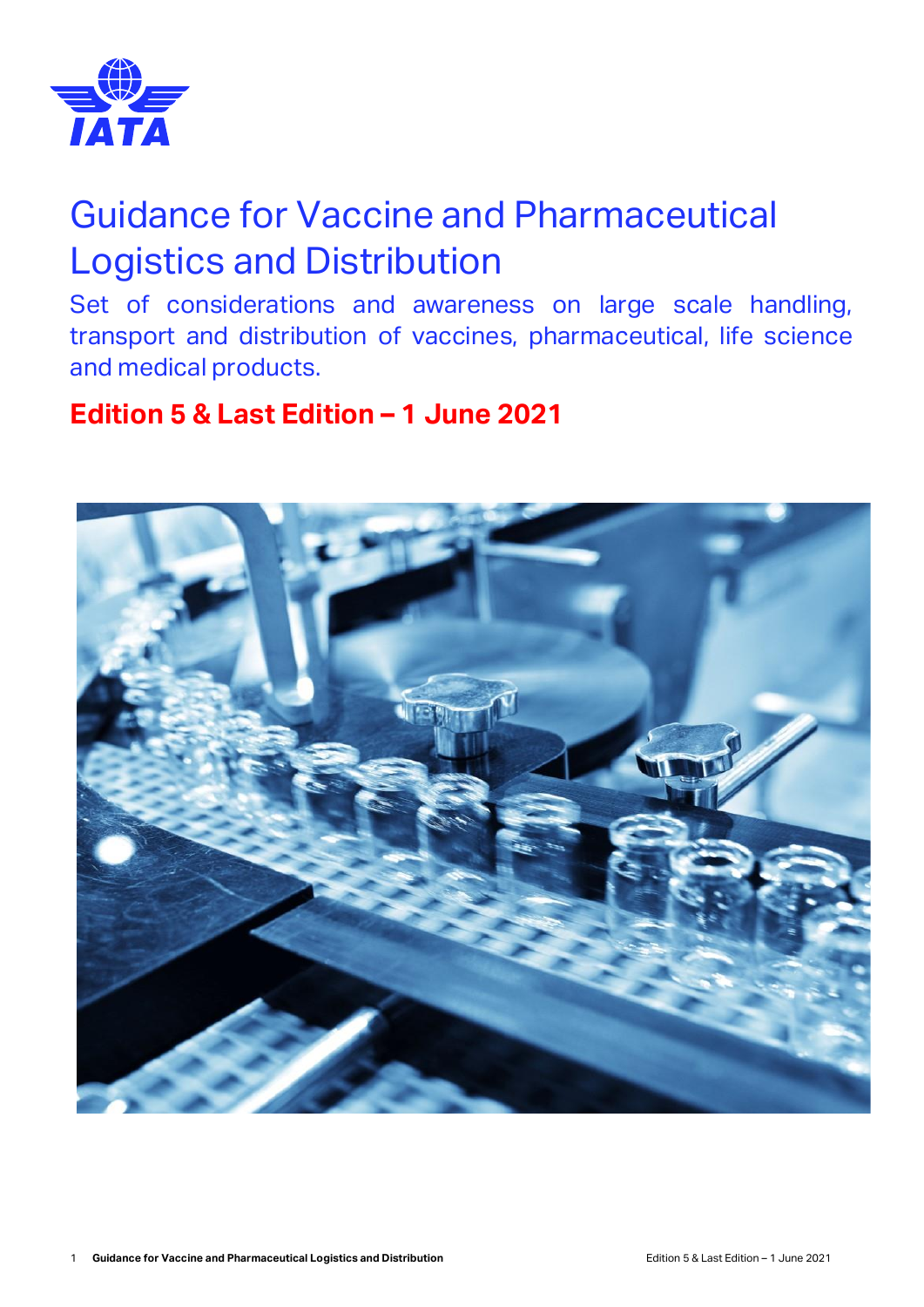

## **Contents**

| 2.3. International Federation of Pharmaceutical Manufacturers and Associations (IFPMA) 11 |  |
|-------------------------------------------------------------------------------------------|--|
|                                                                                           |  |
|                                                                                           |  |
|                                                                                           |  |
|                                                                                           |  |
|                                                                                           |  |
|                                                                                           |  |
|                                                                                           |  |
|                                                                                           |  |
|                                                                                           |  |
|                                                                                           |  |
|                                                                                           |  |
|                                                                                           |  |
|                                                                                           |  |
|                                                                                           |  |
|                                                                                           |  |
|                                                                                           |  |
|                                                                                           |  |
|                                                                                           |  |
|                                                                                           |  |
|                                                                                           |  |
|                                                                                           |  |
|                                                                                           |  |
|                                                                                           |  |
|                                                                                           |  |
|                                                                                           |  |
|                                                                                           |  |
|                                                                                           |  |
|                                                                                           |  |
|                                                                                           |  |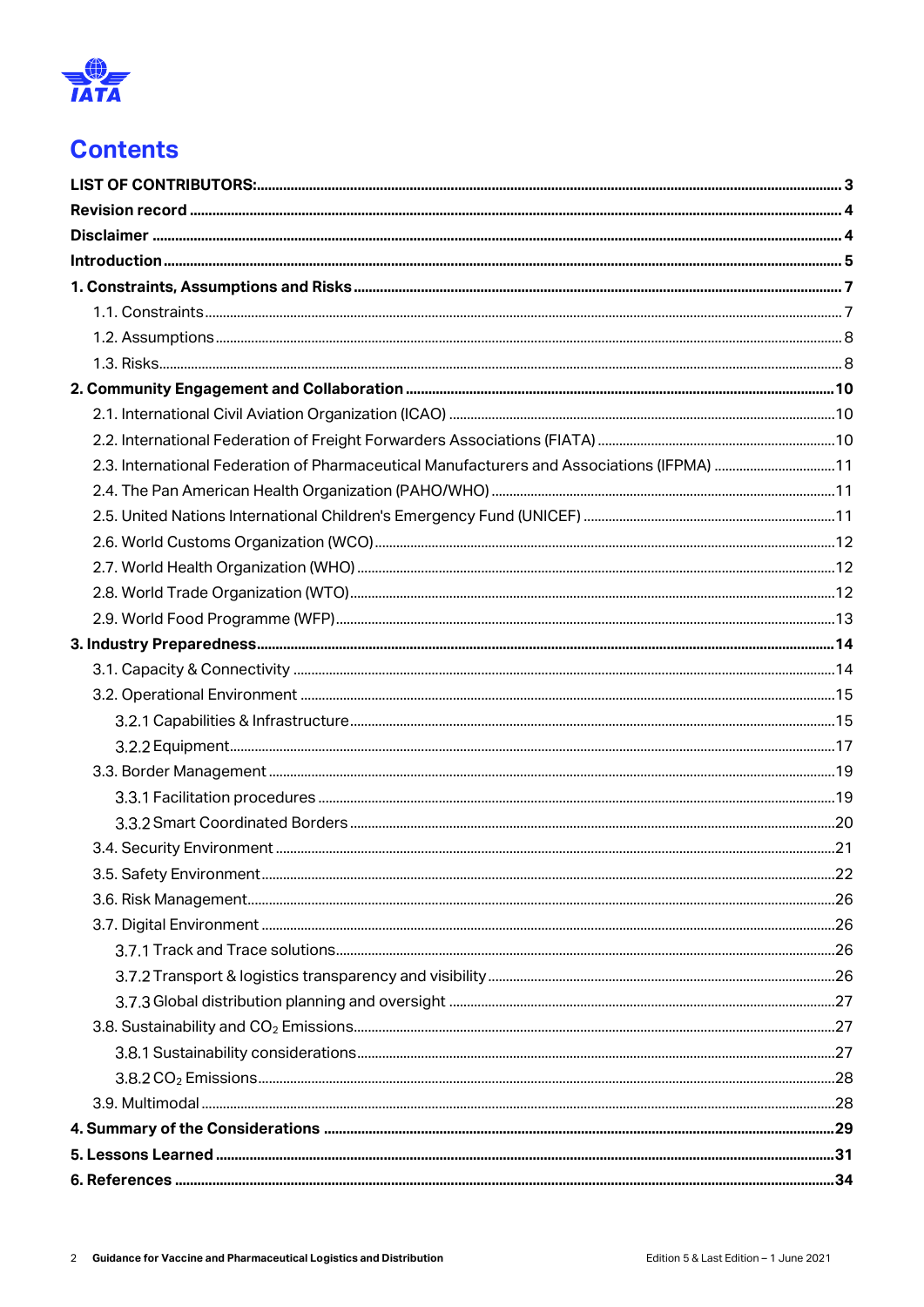

# <span id="page-2-0"></span>LIST OF CONTRIBUTORS:

This guidance document is issued with grateful acknowledgement to the organizations who continuously contribute expert advice and comments on the contents compiled herein.

(Listed in alphabetic order)

- Aviation ISAC
- International Civil Aviation Organization (ICAO)
- International Federation of Freight Forwarders Associations (FIATA)
- International Federation of Pharmaceutical Manufacturers and Associations (IFPMA)
- The Airport Services Association (ASA)
- The Pan American Health Organization (PAHO)
- United Nations International Children's Emergency Fund (UNICEF)
- UK Civil Aviation Authority Aviation Security
- World Bank
- World Customs Organization (WCO)
- World Food Programme (WFP)
- World Trade Organization (WTO)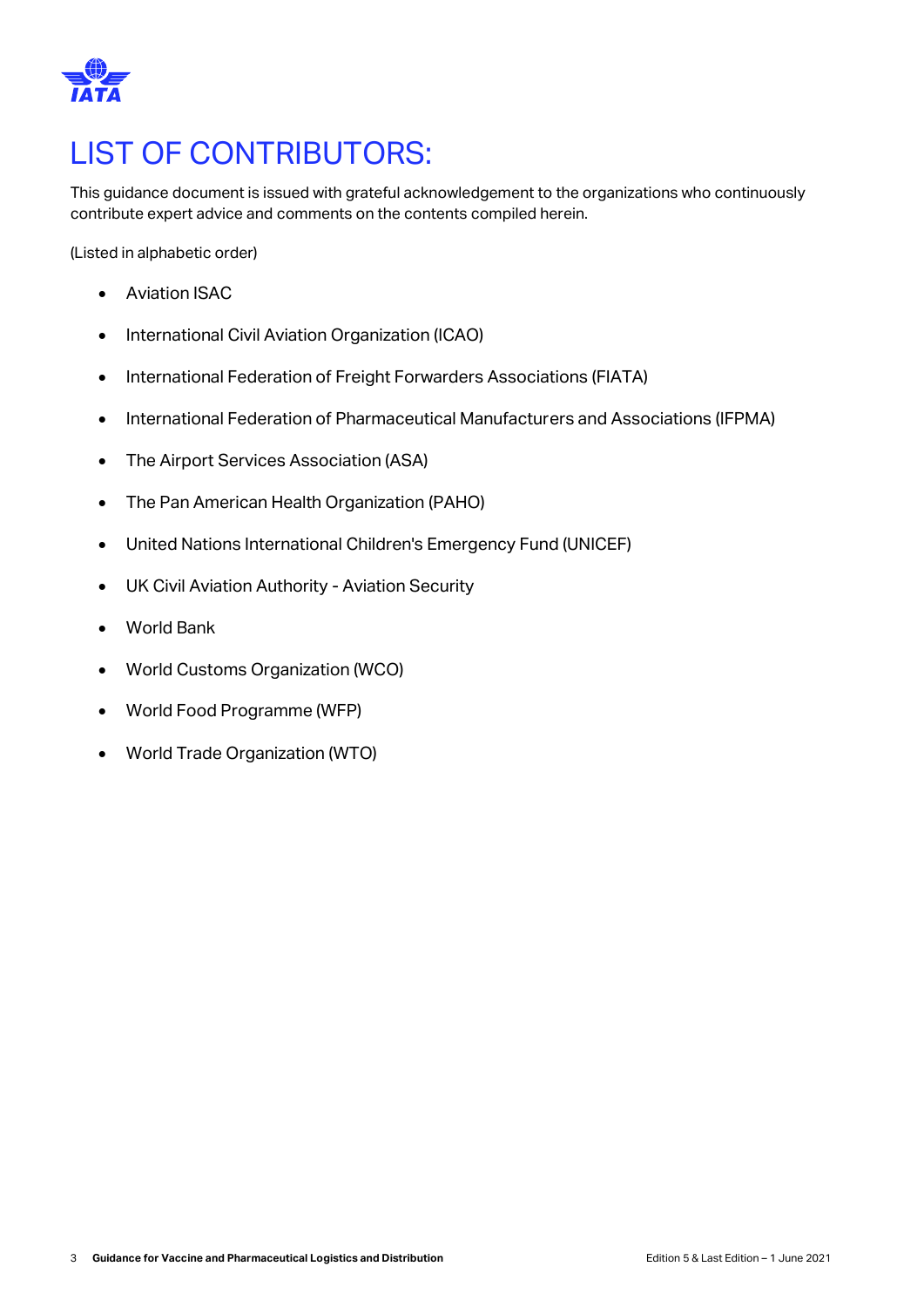

# <span id="page-3-0"></span>Revision record

| <b>Symbol</b> | Meaning   |
|---------------|-----------|
| $\Box$        | Insertion |
| $\Delta$      | Amendment |
| $\otimes$     | Deletion  |

### **Revision table**

| <b>Revision</b>  | <b>Date</b>      | <b>Section(s)</b>                                                           | <b>Significant changes</b>                                                                                                                                                                                                                                                                                                                                                                                                                                                                                                                                                                                                                                                                                                                                                                                                                                           |
|------------------|------------------|-----------------------------------------------------------------------------|----------------------------------------------------------------------------------------------------------------------------------------------------------------------------------------------------------------------------------------------------------------------------------------------------------------------------------------------------------------------------------------------------------------------------------------------------------------------------------------------------------------------------------------------------------------------------------------------------------------------------------------------------------------------------------------------------------------------------------------------------------------------------------------------------------------------------------------------------------------------|
| <b>Edition 1</b> | 16 November 2020 |                                                                             | First release                                                                                                                                                                                                                                                                                                                                                                                                                                                                                                                                                                                                                                                                                                                                                                                                                                                        |
| <b>Edition 2</b> | 16 December 2020 | 1.3, 2.9, 3.2, 3.2.2,<br>3.3.1, 3.4, 3.8, 3.8.1<br>3.8.2, 4, 5              | Second release                                                                                                                                                                                                                                                                                                                                                                                                                                                                                                                                                                                                                                                                                                                                                                                                                                                       |
| <b>Edition 3</b> | 02 February 2021 | 1.1, 1.2, 1.3, 2.1, 2.2,<br>2.9, 3.1, 3.2.1, 3.3,<br>3.4, 3.5, 4, 5         | Third release – Section 3.4 amendments to<br>requirements in the Dangerous Goods<br>Regulations reflected in this document.                                                                                                                                                                                                                                                                                                                                                                                                                                                                                                                                                                                                                                                                                                                                          |
| <b>Edition 4</b> | 30 March 2021    | 1.1, 1.2, 1.3, 2.1, 2.5,<br>2.6, 2.9, 3.1, 3.3.1,<br>3.4, 3.5, 3.7, 4, 5, 6 | Fourth release<br>Section 3.4 amendments to<br>$\bullet$<br>requirements in the Dangerous Goods<br>Regulations reflected in this document.<br>A new Section 5 - Lessons Learned was<br>$\bullet$<br>created<br>Section 5 - References, became<br>$\bullet$<br>Section 6 - References<br>Section 6 - New references<br>$\bullet$<br><b>ICAO Council Aviation Recovery Task</b><br>Force (CART) Phase III High-Level Cover<br>Document<br>WHO New Guidelines on The<br>International Packaging And Shipping<br>Of Vaccines, 6th Ed.<br><b>UNICEF COVID-19 Vaccine Market</b><br>Dashboard<br>WCO - WHO cooperation - HS<br>classification reference for vaccines<br>and related supplies and equipment<br>WCO Secretariat Note on the role of<br>Customs in facilitating and securing the<br>cross-border movement of situationally<br>critical medicines and vaccines |
| <b>Edition 5</b> | 01 June 2021     | 2.5, 3.8, 5, 6                                                              | Fifth and last release with updated<br>information                                                                                                                                                                                                                                                                                                                                                                                                                                                                                                                                                                                                                                                                                                                                                                                                                   |

## <span id="page-3-1"></span>**Disclaimer**

□

The information contained in this guidance document is subject to constant review in the light of changing government requirements and regulations. No subscriber or other reader should act on the basis of any such information without referring to applicable laws and regulations and without taking appropriate professional advice. Although every effort has been made to ensure accuracy, the International Air Transport Association shall not be held responsible for any loss or damage caused by errors, omissions, misprints or misinterpretation of the contents hereof. Furthermore, the International Air Transport Association expressly disclaims any and all liability to any person or entity, whether a reviewer of this guidance document or not, in respect of anything done or omitted, and the consequences of anything done or omitted, by any such person or entity in reliance on the contents of this guidance document.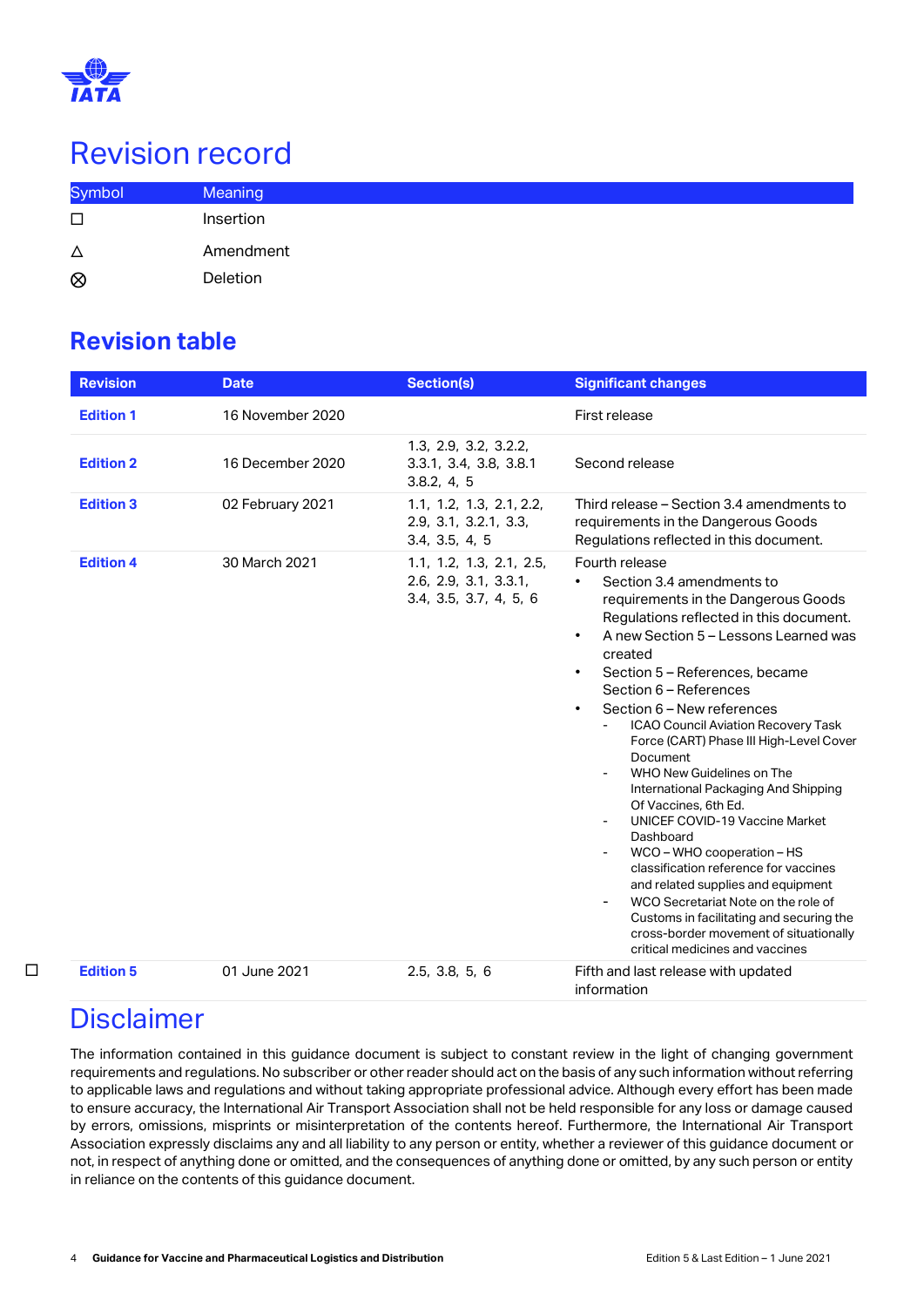

## <span id="page-4-0"></span>Introduction

Quality in times of crisis cannot be jeopardized despite operational COVID-19 emergency challenges. Today's airfreight logistics capacity is designed to meet planned programs of vaccination distributions in designated countries. In order to upscale to the capacity required to address global distribution of COVID-19 vaccines adapting infrastructure, processes and resources are critical to respond effectively to the huge global logistical challenges. Governments, supply chain partners, humanitarian organizations and pharmaceutical manufacturers must collaboratively prepare themselves for a widespread global coordinated response to distribute vaccines to where they are needed in a timely, safe and secure manner. All countries and territories are impacted, either as a receiver or supplier of vaccines. The challenge for the supply chain stakeholders is to plan and execute a global network delivery mechanism for the COVID-19 vaccines and associated medical and logistical supply chain supporting the vaccine, life science and pharmaceutical products. This will be on an unprecedented scale; such is the anticipated global demand for COVID-19 vaccines.

The global supply chain is complex, diverse and fragmented. The COVID-19 crisis has exposed the strengths and weaknesses of the different systems in place. This, however, enables opportunities and innovation. IATA has called for increased collaboration as well as cooperation and communication across all parts of the supply chain to ensure the continuous flow of life science supplies and to move vaccines on a global scale in a safe, secure and controlled environment. More than ever supply chain stakeholders will have to share information on their processes and strategies because of the levels of uncertainty. This includes where and how the vaccines will be manufactured, from where, to where will they need to be transported, under which conditions will they have to be handled and how will they be secured.

To ensure industry collaboration, stakeholders across the air cargo supply chain must move away from bilateral relationships and start to foster multilateral partnerships. This will ensure that all parties involved are aware and understand what is at stake, learn from each other, establish best practices, align priorities and processes as well as make better use of the information in the segment in which they are operating. The air cargo industry is playing a key role in facilitating this global challenge while instilling public trust and confidence that air transport provides a safe, reliable and trusted force multiplier.

There are several scenarios that stakeholders in the supply chain are currently exploring and implementing. We encourage evaluations of possible scenarios be done taking into consideration the need for a risk-based approach during the process. However, the main challenge is undoubtedly to respond to uncertainties, unknowns, and evolving issues. In that regard, IATA is facilitating the sharing of accurate and timely information to the industry to minimize potential distribution challenges and to meet the demand for vaccines, health, and humanitarian supplies, even as e-commerce and other commercial needs demand additional cargo capacity.

IATA is collaborating with several leading authorities and organizations and global humanitarian agencies, such as the International Civil Aviation Organization (ICAO), United Nations International Children's Emergency Fund (UNICEF), World Food Programme (WFP), World Health Organization (WHO), International Federation of Pharmaceutical Manufacturers and Associations (IFPMA), Pan American Health Organization (PAHO), UK Civil Aviation Authority - Aviation Security, World Bank, World Customs Organization (WCO), World Trade Organization (WTO), International Federation of Freight Forwarders Associations (FIATA) who have unique expertise in different aspects of planned vaccination distribution programs and in regional, national and pan region community humanitarian response. A joint information sharing forum has been established to facilitate and ensure industry preparedness.

This document is about planning, preparing and looking at the global considerations as well as draw upon the lessons learned during the crisis, set a precedent for the future and identify how the existing procedures can be efficiently adapted to ensure the fast and safe movement of products using a risk-based approach. Although the set of considerations are for the distribution of COVID-19 vaccines, the current capacity required for routine immunizations must be protected and overall capacity expanded to accommodate COVID-19 vaccines. This document was subject to regular review and revision as additional information and best practices are made available by the various stakeholders.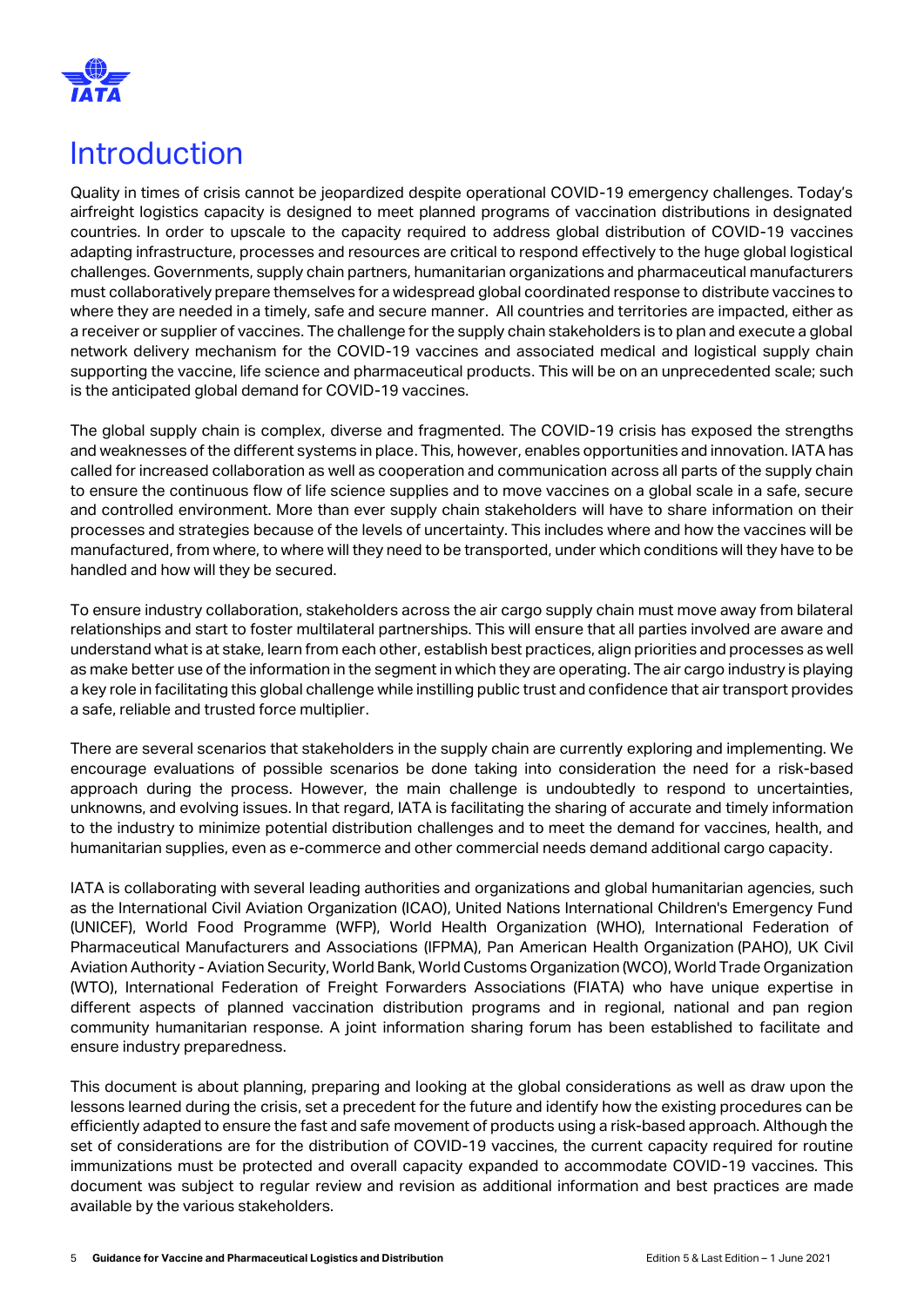

□ This 5<sup>th</sup> edition will be the last edition that will be released as this document served the purpose of sharing information to facilitate targeted and comprehensive planning with industry stakeholders, to ensure full preparedness when vaccines for COVID-19 are approved and available for distribution.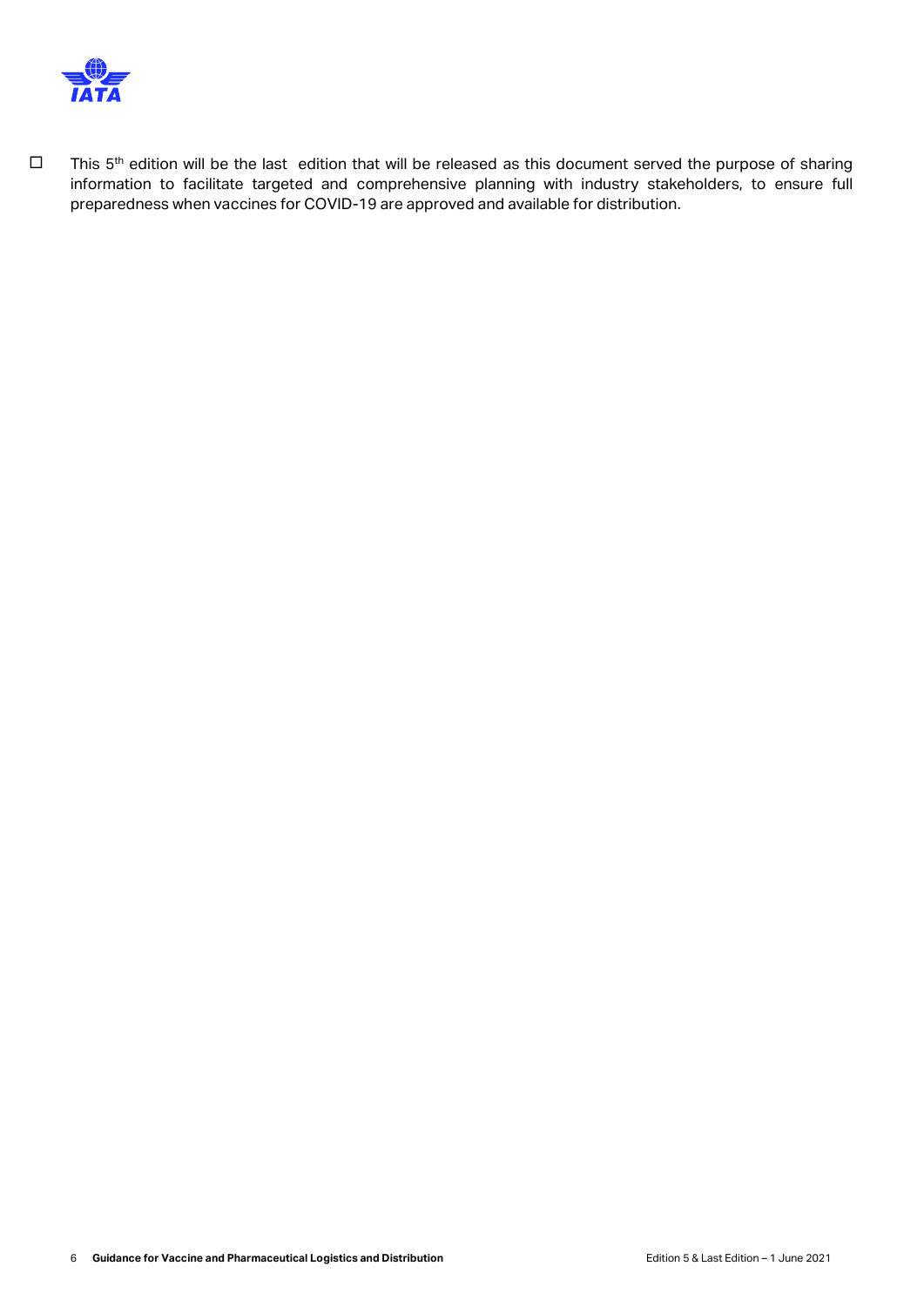

# <span id="page-6-0"></span>1. Constraints, Assumptions and Risks

As supply chain stakeholders prepare themselves for the upcoming challenges, there are many constraints, assumptions and risks that have been identified to date and that will have to be overcome to achieve the common objective of effectively and efficiently supplying globally the necessary medical needs of the global population.

## <span id="page-6-1"></span>**1.1. Constraints**

There are multiple constraints and challenges already identified that all those involved in the production, multimodal transport, storage, distribution and disbursement of vaccine will need to address in order to deliver vaccines to where they are needed and minimise wastage and loss.

Considerations include:

- Preparation time for companies to be ready and capable to respond swiftly, in an agile and adaptive and fully compliant way;
- Number of doses of vaccines required as well as the overall weight, size and volume of shipments;
- Product shelf life, handling and storage environment;
- Need for uninterrupted temperature-controlled management across the supply chain to align with manufacturers' requirements;
- Handling and temperature transport requirements as well as conditions of vaccines ranging from deep frozen at -80C to the range of +2C to +8C;
- Multiple COVID 19 vaccines with different storage and handling requirements;
- Availability of specialized temperature-controlled, infrastructure, facilities, equipment and dedicated resources such as specialist staff;
- Storage and handling facilities, national, regional, sub regional, with replenishment supply frequency determined by adequate temperature-controlled storage facilities;
- The establishment of national vaccine distribution and delivery facilities, temporary or permanent, and the daily volume capacity;
- Need for peripheral medical equipment and PPE required by each vaccine disbursement facility;
- Return or disposal logistics associated with empty vaccine vials and used PPE and other medical equipment requiring disposal;
- Compliance with the respective quality and regulatory requirements and air transport regulations (e.g. requirements for correct process, the method of refrigeration used, for the type of batteries applied in track and trace solutions or other equipment or devices);
- Need for integrated multimodal transport to strengthen the network and the delivery;
- Integrated IT systems;
- Applicable governmental requirements (e.g. customs, security, public health authority etc.);
- Need for priority customs clearance; keeping physical examination and/or sampling of goods by customs only in exceptional circumstances; ensuring that inspections by other government agencies and inspections by customs are coordinated and, if possible, carried out at the same time;
- Need for efficient and coordinated move of goods across borders;
- Quality and availability of transport connection and/or land-based networks within countries/regions;
- Lack of effective cross-functional / cross-departmental and cross-organizational coordination';
- Need for appropriate support and commitment (from senior management or government authorities) to prioritize sensitive shipment movements;
- Required processes that can demonstrate fully auditable end-to-end integrity of consignments;
- Other, non-medical consignments (such as e-commerce) will compete for limited cargo capacity, even if they are lower priority;
- Capacity constraints due to the large volume of COVID-19 vaccines could curtail transport of other medical goods, including radiopharmaceuticals;
- Document accuracy and completeness.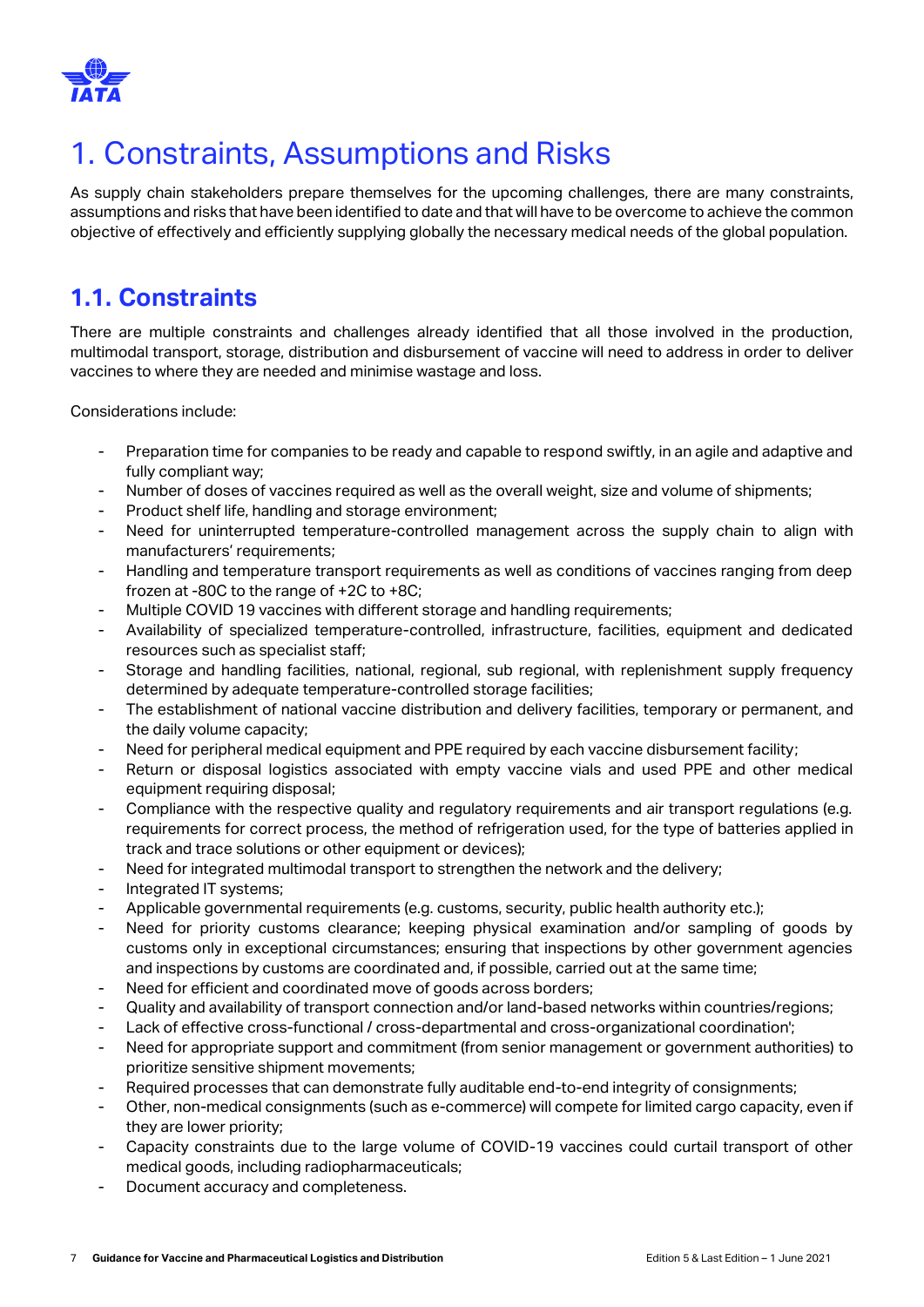

## <span id="page-7-0"></span>**1.2. Assumptions**

Based on the existing information, the following non-exhaustive needs and/or requirements are presented that should be realized to have a successful global roll-out:

- Pharmaceutical companies will be able to produce the quantities and the quality required to meet global vaccine demands;
- National regulatory agencies will adopt fast tracked approval certifications for vaccines;
- Manufacturing of vaccines will be carried out over time at different locations in the world, meeting the number of doses required globally;
- Aid and public health agencies will be able to mobilize and implement a global delivery mechanism covering the 200+ countries and territories impacted by COVID-19;
- Access to vaccine or its components will be equitably shared amongst nations;
- A supranational body will help coordinate and regulate the trade, availability and access to this critical lifesaving product globally through public health intervention in response to such a pandemic crisis;
- Border agencies will ensure effective and expeditious declaration and clearance;
- Airlines can immediately make available required capacity to respond to the identified demand;
- Vaccines and related supplies will be moved safely, securely, efficiently, and smoothly across air cargo supply chains;
- Ability to track and guarantee end-to-end quality of vaccines during transport through digital sensors and monitoring, whether through data loggers or real time sensor access;
- Temperature-controlled supply chain solutions will ensure product integrity is maintained, even in hot climates;
- Sufficient and appropriate temperature-controlled equipment (e.g. active/passive and aircraft/nonaircraft temperature-controlled containers) are available;
- Handling and transport personnel will be appropriately trained and qualified to handle time and temperature sensitive products;
- The temperature-controlled supply chain will be capable of storing, handling and transporting large scale of vaccines over time;
- Airports and cargo handling capacity (e.g. facility, processes, trained staff) to accommodate sudden increase of extraordinary import / export flow of temperature-sensitive products and medical supplies
- Ground based distribution networks will be capable of guaranteeing temperature integrity at destination as well as on the last mile of delivery;
- Governments and health authorities will identify and communicate replenishment quantities required to enable effective continuous ground support operations;
- Supply chain stakeholders can provide end-to-end data connectivity to ensure transparency, visibility and predictability;
- The COVID-19 vaccines will be shipped at the agreed prioritization and time frame;
- New COVID-19 vaccines will continue to emerge, and current ones may be modified to have less stringent transport requirements for easier, less costly shipping;
- Other cargo not being unnecessarily displaced.

### <span id="page-7-1"></span>**1.3. Risks**

When transporting temperature sensitive pharmaceutical products, quality assurance is the key and cannot be jeopardized. Therefore, mitigating the impact of logistical constraints in company's strategies is crucial. This involves identifying risks for each segment in the supply chain and analyzing these in a risk-based approach and designing the controls to mitigate these risks. Engagement with business partners to work collaboratively is essential, and where available, adopt the best practices that are developed from the lessons learned.

Operational risks

- Scarcity of air cargo capacity;
- Unavailability of quality air service provider to conflict zones and to remote destinations;
- Missing of adequate ground handling equipment outside main airports;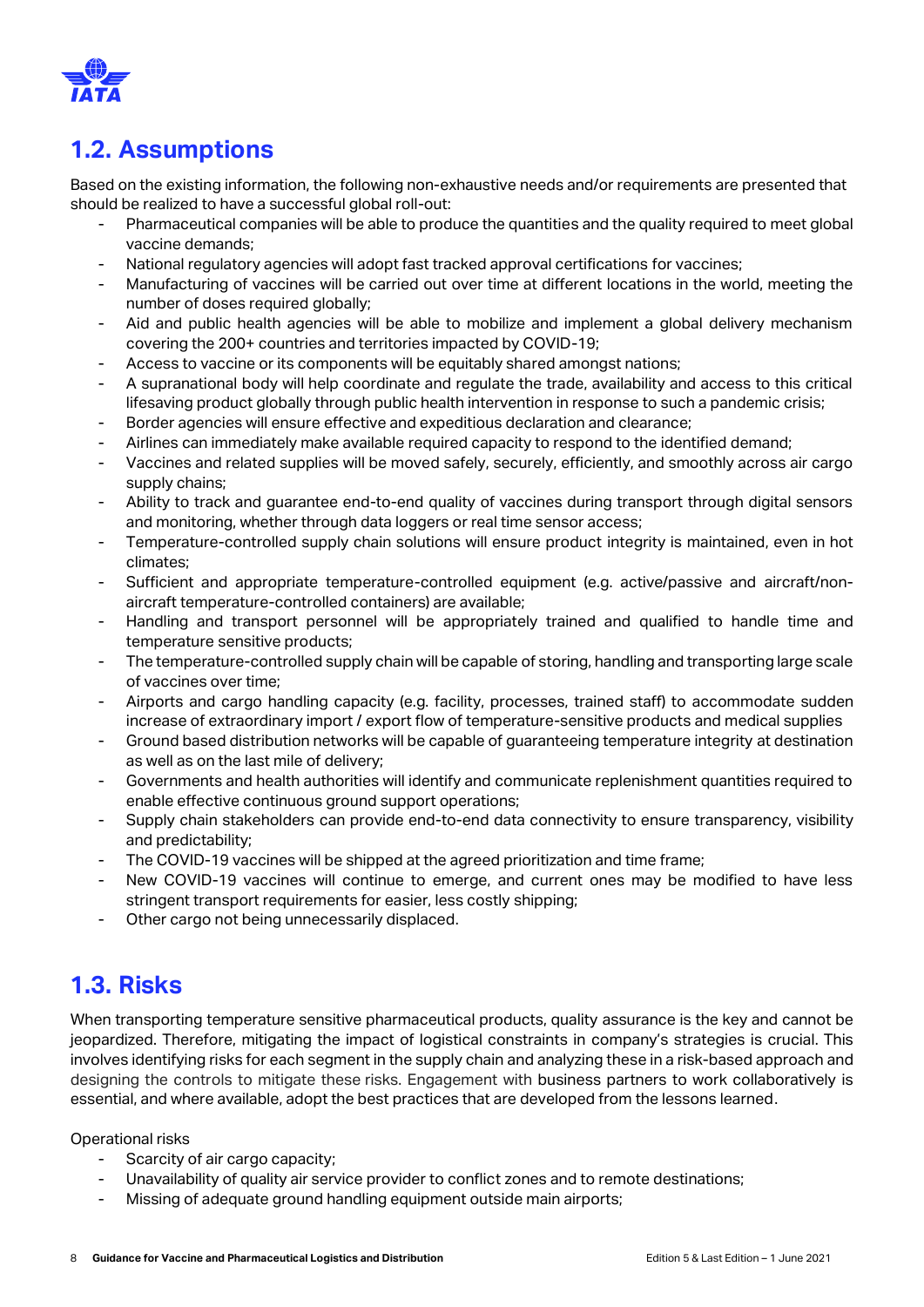

- Delayed / cancelled flights;
- Unannounced deliveries;
- Breakdowns in operational processes;
- Regulatory non-compliance;
- Unsecured environment;
- Acts of unlawful interference;
- Unavailability of temperature-controlled environment;
- Closure/limited operation of airports;
- Seizure of goods by governments in export and transit port;
- Duration of the transport journey;
- Delay in the shipment due to non-compliance with the Dangerous Goods Regulations (DGR).

#### Product risks

- Absence of stability data and experience of new product development;
- Integrity of the product and security of doses;
- Lack of specialized packaging to protect product;
- Scarcity of raw materials or active pharmaceutical ingredient (API) to manufacture biologicals and sensitive pharmaceutical products.

#### People

- Limitations of available manpower;
- Lack of appropriate training and relevant knowledge;
- Insider Threats

#### Information

- Lack of coordinated approach and information sharing, unclear instructions and requirements from the manufacturers, unclear instructions and requirements from temperature-controlled equipment manufacturers, etc;
- Lack of reliable document and data exchange between stakeholders and lack of full supply chain data visibility;
- Lack or unclear instructions for handling, transporting, delivering and storing biologicals and sensitive pharmaceutical products.

#### Execution

- Lack of all-party collaboration;
- Broken or unstructured communication channels;
- Prioritization of shipments;
- Lack of preparedness for receiving shipments;
- Administrative blockages;
- Lack of transparency in decision making processes.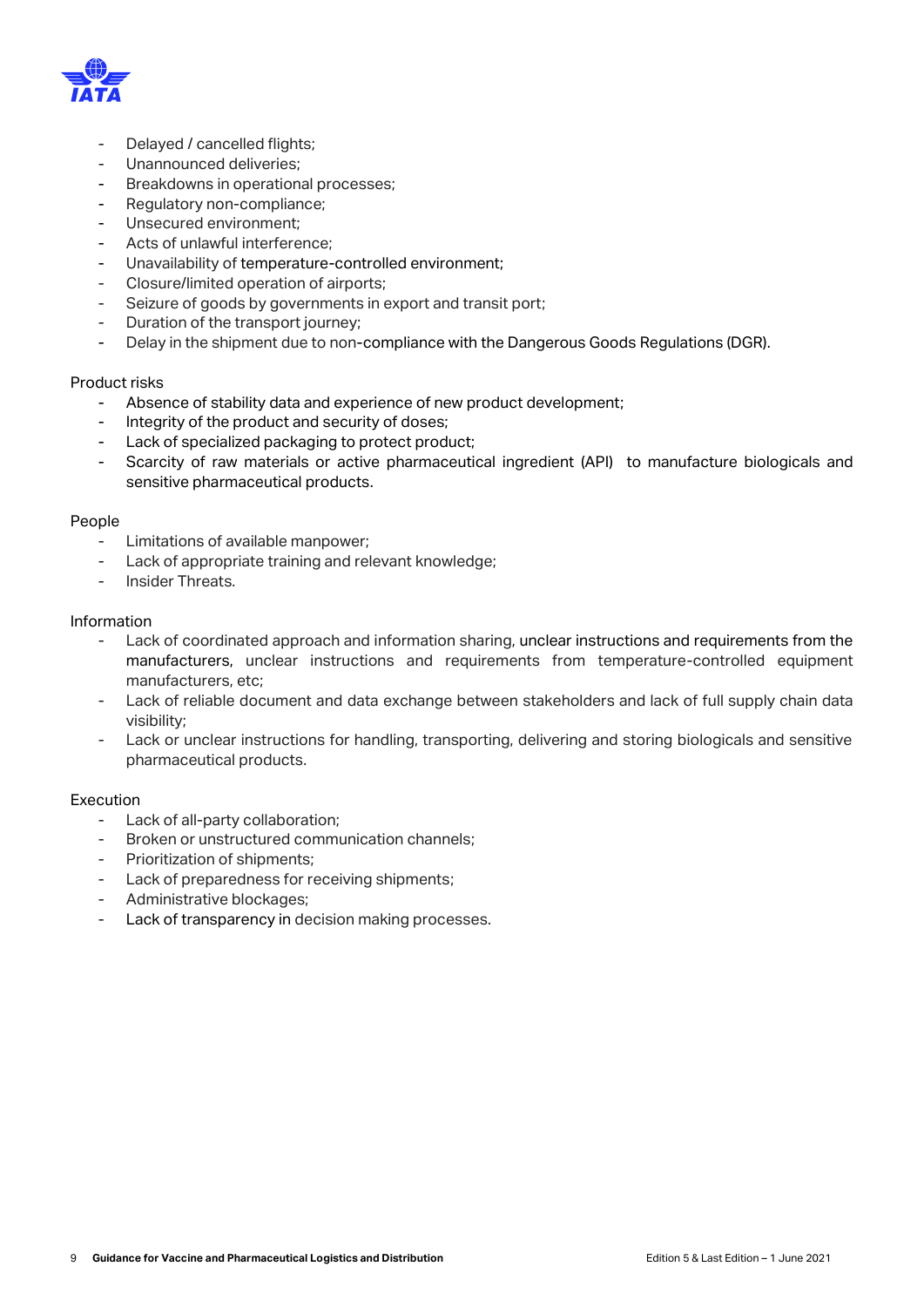

# <span id="page-9-0"></span>2. Community Engagement and Collaboration

IATA has been engaging over the last months with a number of international organizations as well as authorities to seek how critical information can be consolidated and collaboratively shared, to ensure appropriate planning across the temperature-controlled supply chain, from manufacturer to end patient.

Working in a collaborative approach takes place also in the context of the United Nations Sustainable Development Goals (SDGs), a universal call to action to improve the lives and prospects for everyone everywhere on a sustainable path to 2030, especially considering the importance of "Partnerships for the Sustainable Development Goals – [SDG 17.](https://www.un.org/sustainabledevelopment/globalpartnerships/)

The role of each organization varies while sharing a common objective.

### <span id="page-9-1"></span>**2.1. International Civil Aviation Organization (ICAO)**

In addressing the acute challenges COVID-19 continues to pose to civil air transport of both passengers and cargo on global scale, ICAO has partnered with its Member States, UN agencies, international and regional organizations, and industry. This partnership is primarily materialized through its Council Aviation Recovery Task Force (CART) and has resulted in a set of recommendations and technical guidance contained in the CART Reports and "Take-Off Guidance Document" respectively. Additional joint statements and coordinated action with other UN agencies, as well as international organizations, have also contributed to ensuring essential connectivity and support to global supply chains

Since the early days of the pandemic, ICAO has provided States the technical guidance to enable flights and their crews to have the needed flexibility to undertake their essential duties in transporting quickly critical humanitarian personnel and cargo across vast distances. It has provided relief through alleviations to the Standards of its Annexes to the Chicago Convention as interim measures to support continued operations during the initial stages of the COVID-19 pandemic. Further, its contributions, such as the Public Health Corridor (PHC) concept, are critical elements for restoring flows of passengers and goods by air and for reducing contamination risk for shipments through increased use of contactless tools and procedures. ICAO guidance specific to the transport of COVID-19 vaccines is publicly available [here,](https://www.icao.int/safety/OPS/OPS-Normal/Pages/Vaccines-Transport.aspx) as well as in Section 6 of this document. Ultimately, ICAO will play a key role in restoring and further growing air transport so that it continues to provide needed air connectivity for passengers and cargo—both humanitarian and commercial—to drive global economic recovery.

### <span id="page-9-2"></span>**2.2. International Federation of Freight Forwarders Associations (FIATA)**

FIATA is the global voice of the freight forwarding and logistics industry and works in close collaboration with various stakeholders at the international level. With its unique focus on all modes of transport (air, rail, road, sea), FIATA has a leading role to play in ensuring optimal and integrated multimodal transport solutions which will be crucial for the effective transportation and last mile delivery of the future COVID-19 vaccines. Access to and from airports and the improvement of land-based infrastructure are just initial examples to ensure seamless transport of supplies.

FIATA has been working closely with its members and other stakeholders active in the world's supply chains throughout the COVID-19 pandemic to ensure aligned and appropriate responses at the international and national levels. This includes working to ensure a level playing field that allows for a fluid and well-functioning supply chain, encouraging the adoption of appropriate border clearance and trade facilitation measures, and pursuing digital solutions to expedite information flows and data sharing. FIATA is currently active in policymaking discussions with other international organisations to ensure appropriate infrastructure and legal frameworks are in place to strengthen multimodal transport, building on lessons learned from the COVID-19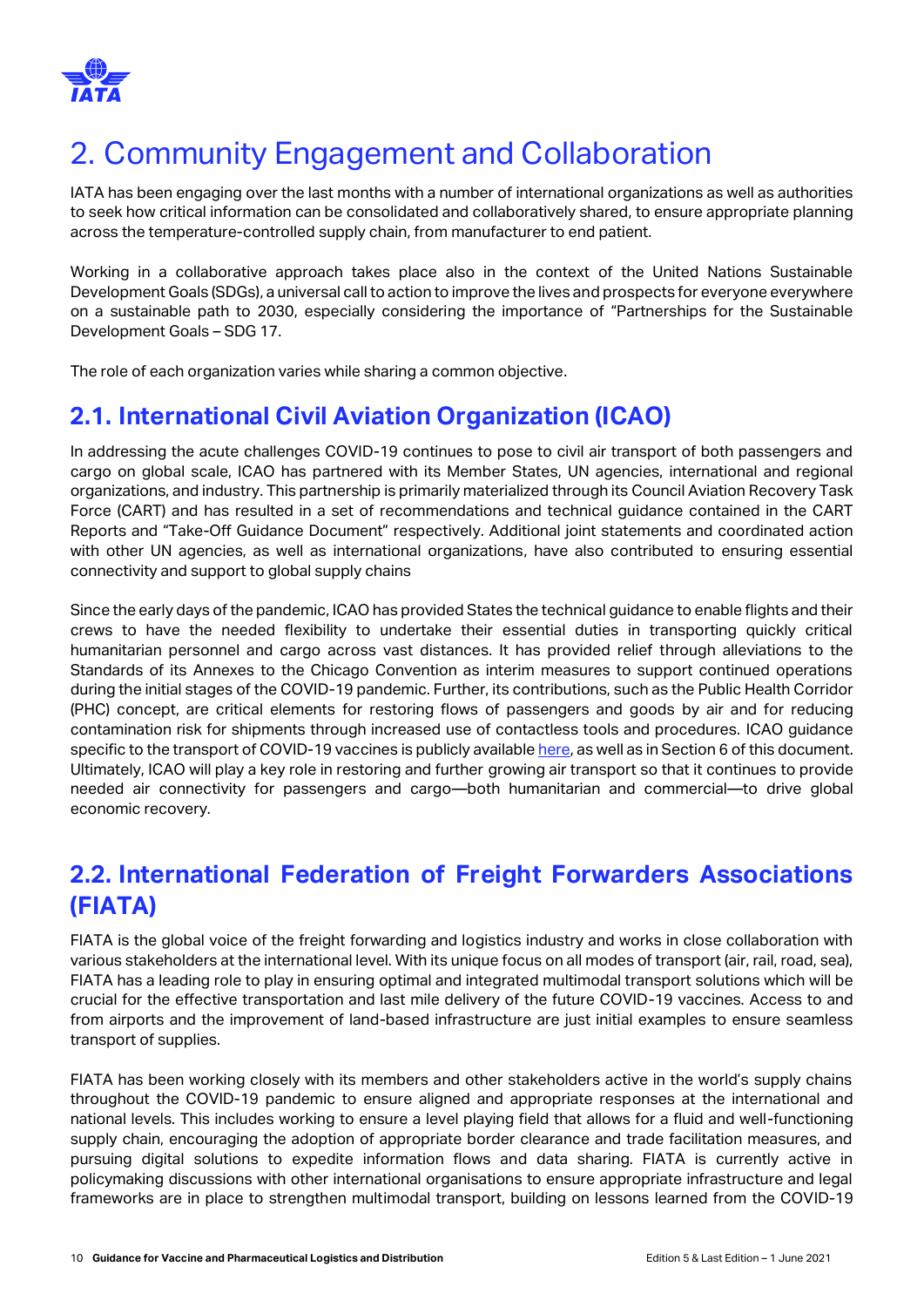

pandemic. An inclusive approach will be key to developing a resilient supply chain that can withstand heightened demand.

FIATA has published a paper containing considerations on the effective delivery of the COVID-19 vaccines, which is available [here](https://fiata.com/fileadmin/user_upload/2021_documents/Publications/FIATA_considerations_on_the_effective_delivery_of_the_COVID-19_vaccines.pdf) as well as in Section 6 of this document.

### <span id="page-10-0"></span>**2.3. International Federation of Pharmaceutical Manufacturers and Associations (IFPMA)**

IFPMA represents the research-based biopharmaceutical companies, and regional and national associations across the world. We facilitate collaboration, dialogue, and understanding within our industry and with other international stakeholders in the health community. We bring the industry and broader health community together to promote policies that foster innovation, resilient regulatory systems and high standards of quality, uphold ethical practices, and advocate sustainable health policies to meet patient and health system needs.

## <span id="page-10-1"></span>**2.4. The Pan American Health Organization (PAHO/WHO)**

PAHO/WHO is providing direct emergency response to Ministries of Health and other national authorities in the Americas, for surveillance, laboratory capacity, support health care services, infection prevention control, clinical management and risk communication; all aligning with priority lines of action. The Organization has developed, published, and disseminated evidence-based technical documents to help guide Member States' strategies and policies to manage this pandemic in their territories.

As part of this response, PAHO is procuring PPES, diagnostics kits, syringes, cold chain equipment, waste management supplies and vaccines on behalf of the countries of Latin America and the Caribbean. PAHO is supporting the equitable access to Covid-19 vaccines, preparation to implement vaccination, and co-leading (along with UNICEF) procurements efforts on behalf of COVAX Facility, with PAHO responsible for countries in the Americas.

#### <span id="page-10-2"></span> $\triangle$ **2.5. United Nations International Children's Emergency Fund (UNICEF)**

To ensure global equitable access to the COVID-19 vaccines, UNICEF is leading the procurement and supply of vaccine on behalf of the COVID-19 Vaccine Global Access Facility (COVAX Facility), led by Gavi - the Vaccine Alliance, the World Health Organization (WHO) and the Coalition for Epidemic Preparedness Innovations (CEPI). In collaboration with the [PAHO Revolving Fund,](https://www.paho.org/en/resources/paho-revolving-fund) UNICEF is leading the procurement and delivery for 92 low- and lower middle-income countries while also supporting procurement for more than 97 upper-middle-income and high-income nations. Together, these represent more than four-fifths of the world's population. When a safe and effective vaccine is approved by WHO, UNICEF will begin the operation to transport vaccines from manufacturers to countries. The initial 2 billion doses are intended to protect frontline health care and social workers, as well as high risk and vulnerable people.

□ In view of its global logistics preparedness efforts, UNICEF has established a mix of logistics solutions to optimize the existing commercial cargo capacity based on the size of COVAX shipments to optimize the costs of chartering and has already have pre-negotiated competitive rates from all origins to all advance market commitment countries destinations. The choice of the solution is highly dependent on the size of shipments, origins and destinations and the mapped solutions can range from the use of existing cargo airfreight capacity, to full or part charters and milk runs depending on the scenario.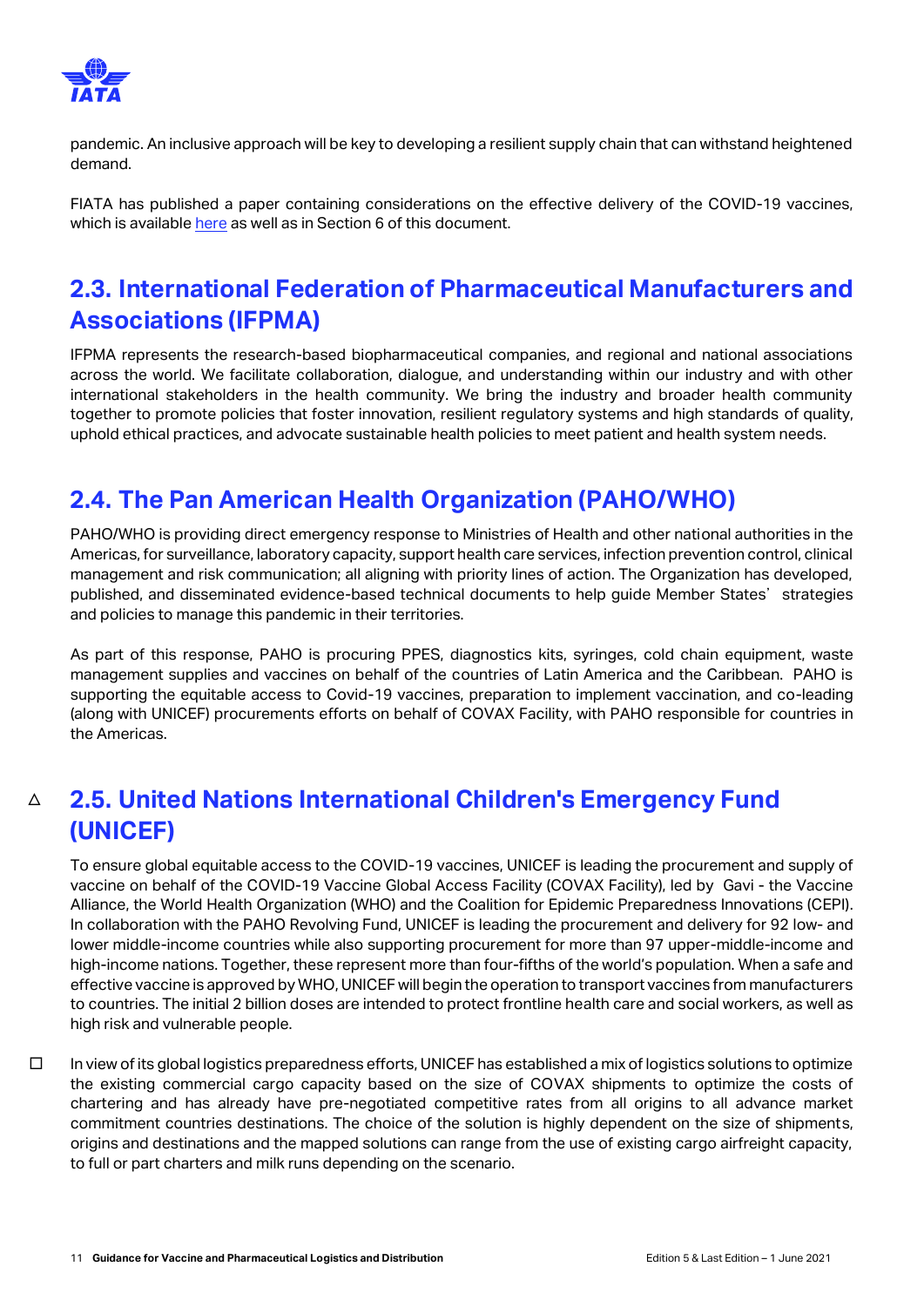

□ Besides the mere delivery of vaccines, the end-to-end supply chain coordination requires a thorough planning from allocation to delivery in country with a focus on timing supply availability at the upstream supply chain, to verifying the country's absorption capacity prior to shipment of vaccines downstream. This requires a close coordination and product expertise between manufacturers, the shipping setup on the one hand and our country in country logistics points on the others to reinforce the COVAX principles of "no doses laying around" and "0 waste". Therefore, the end-to-end supply chain focus under UNICEF's oversight enables a synchronized approach of movement of devices, PPEs and cold chain equipment. This is of paramount importance to ensure all COVID-19 supplies required for the initiation of vaccine campaigns are received in-country prior to arranging the shipments of vaccines, particularly in AMC countries under the COVAX Facility.

As the largest single vaccine buyer in the world, UNICEF has a unique and longstanding expertise in procurement and global logistics to help governments to address children in need. On a yearly basis, UNICEF procures more than 2 billion doses of vaccines for routine immunization and outbreak response on behalf of nearly 100 countries.

Up-to-date information on the distribution and market developments of the COVID-19 vaccines with status on COVAX roll-out, can be found by accessing the COVID-19 Vaccine Dashboard [here.](https://app.powerbi.com/view?r=eyJrIjoiNmE0YjZiNzUtZjk2OS00ZTg4LThlMzMtNTRhNzE0NzA4YmZlIiwidCI6Ijc3NDEwMTk1LTE0ZTEtNGZiOC05MDRiLWFiMTg5MjAyMzY2NyIsImMiOjh9&pageName=ReportSectiona329b3eafd86059a947b)

### <span id="page-11-0"></span>**2.6. World Customs Organization (WCO)**

As the only international organization with competence in Customs matters, representing more than 180 Customs administrations across the globe that collectively process approximately 98% of world trade, the World Customs Organization has a leading role to play to ensure that the temperature-controlled supply chain can deliver the required medical supplies across border. During the early stage of the COVID-19 pandemic, the WCO played a key role in reminding the global Customs community to apply internationally agreed procedures and processes to facilitate the cross-border movement of goods, conveyances and crew. This organization also supported WCO Members preparedness for the COVID-19 related challenges (border closures, travel bans, export restrictions, social distancing, lockdowns and closures of non-essential businesses, etc.) by taking several initiatives to gather and communicate as much information as possible. The same approach is being applied to the vaccine distribution effort.

### <span id="page-11-1"></span>**2.7. World Health Organization (WHO)**

The World Health Organization (WHO) and their partners work together on tracking the pandemic, advising on critical interventions, distributing vital medical supplies to those in need and racing to find a vaccine. The WHO launched in April COVAX, bringing together governments, global health organizations, manufacturers, scientists, private sector, civil society and philanthropy, with the aim of providing innovative and equitable access to COVID-19 diagnostics, treatments and vaccines.

### <span id="page-11-2"></span>**2.8. World Trade Organization (WTO)**

The World Trade Organization (WTO) is the global international organization which coordinates trade rules between member governments with the primary mission to facilitate cross-border trade flows.

In response to this unprecedented economic and sanitary crisis, the WTO is actively informing, guiding and communicating with its members as well as the wide trade community to lessen disruptions caused by the pandemic. Working towards the reestablishment of normal economic trade flows and improved access to such vital goods, the WTO is advocating for the full implementation of the WTO Trade Facilitation Agreement (WTO TFA), widely recognized as a catalyst to the recovery, specifically for developing and least developed countries. The WTO Trade Facilitation Agreement Facility assists developing, and least developed countries find the support they need to implement this Agreement. Simultaneously, the WTO is collaborating with other international organizations such as the WCO and the WHO to facilitate the distribution and access of pharmaceutical, life science and medical products across borders.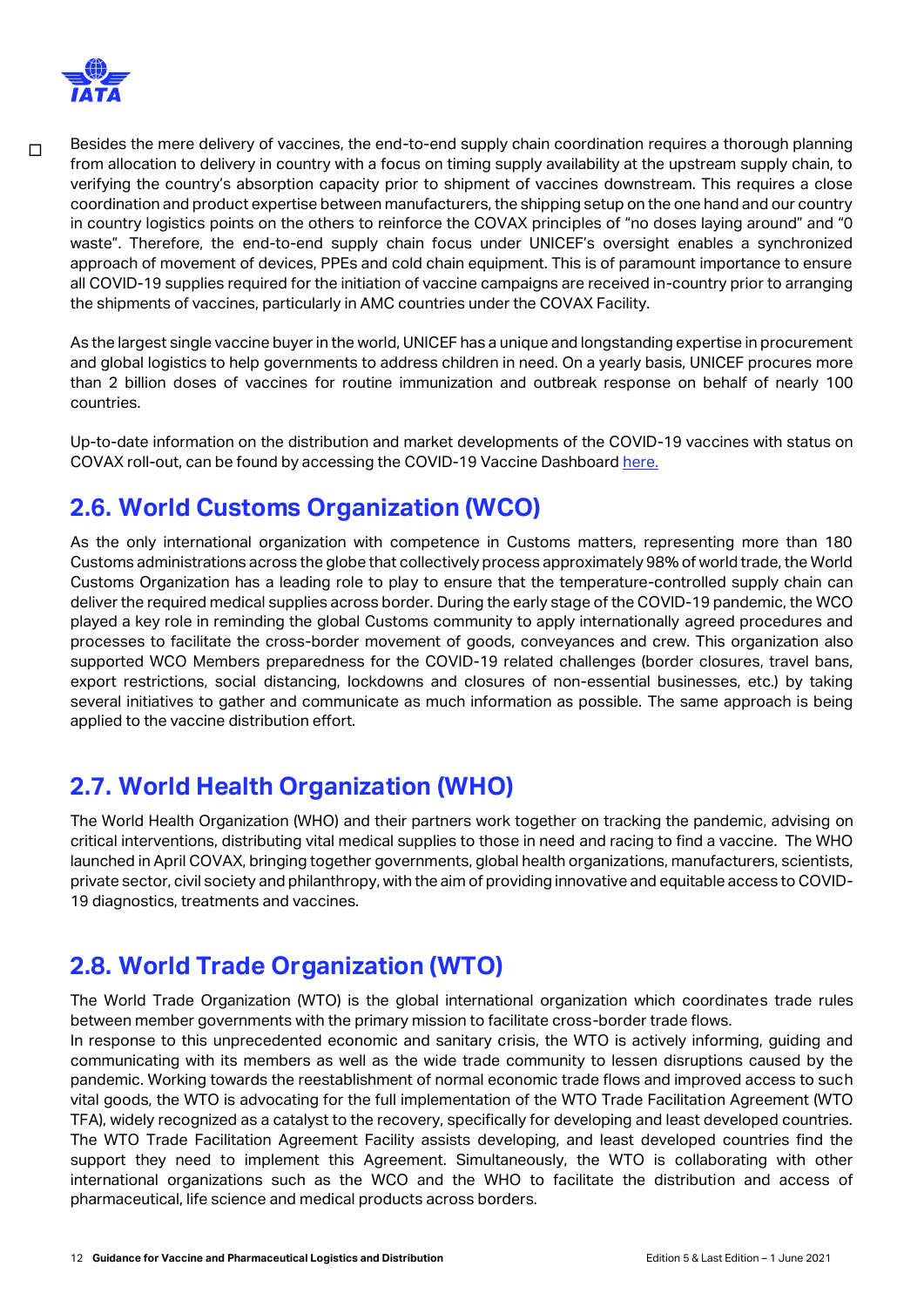

## <span id="page-12-0"></span>**2.9. World Food Programme (WFP)**

The World Food Programme (WFP) is the world's largest humanitarian organization with a vast operational footprint spanning 86 countries. On any given day WFP has 30 ships at seas, over 5,000 trucks on the road and nearly 100 aircraft in the sky transporting food and other assistance.

WFP also manages services in support of the wider humanitarian community, namely the United Nations Humanitarian Response Depots and the United Nations Humanitarian Air Service, is the lead agency of the Logistics Cluster and is the only UN agency with the mandate and expertise to operate aircraft on long term lease and fly to conflict and remote destinations.

This is how WFP became the main provider of logistics services for the humanitarian community, stepping up as needed to enable partners' response.

At the onset of the COVID-19 pandemic, WFP quickly stood up a system to deliver critical health supplies and transport personnel around the globe. A network of hubs and airlinks was established which became the backbone of the COVID-19 Supply Chain System, moving cargo and passengers when commercial airlines were grounded.

As of 13 January, WFP has reached 171 countries, with over 140,000 m3 of critical health and humanitarian items and has transported over 27,000 passengers to 68 destinations around the world, supporting almost 400 organizations. WFP requested special authorizations and clearances to open national airspaces, otherwise closed to commercial options, for the passenger flights, which were approved and implemented following strict health measures and the latest COVID-19 guidance.

As the COVID-19 response keeps evolving, WFP continues to engage with partners to assess supply chain gaps and needs. Beyond the response, WFP is working on its long-term preparedness capacity to support the humanitarian and health community to respond to health emergencies and crises through a strengthened cold chain and temperature control service for temperature sensitive products, including health and nutrition items, which, if required, may be used to support global and country efforts to deliver the COVID-19 vaccine.

On the 15 of March, the first shipment of COVID vaccine was flown to Somalia through WFP managed UNHAS (United Nations Humanitarian Air Service).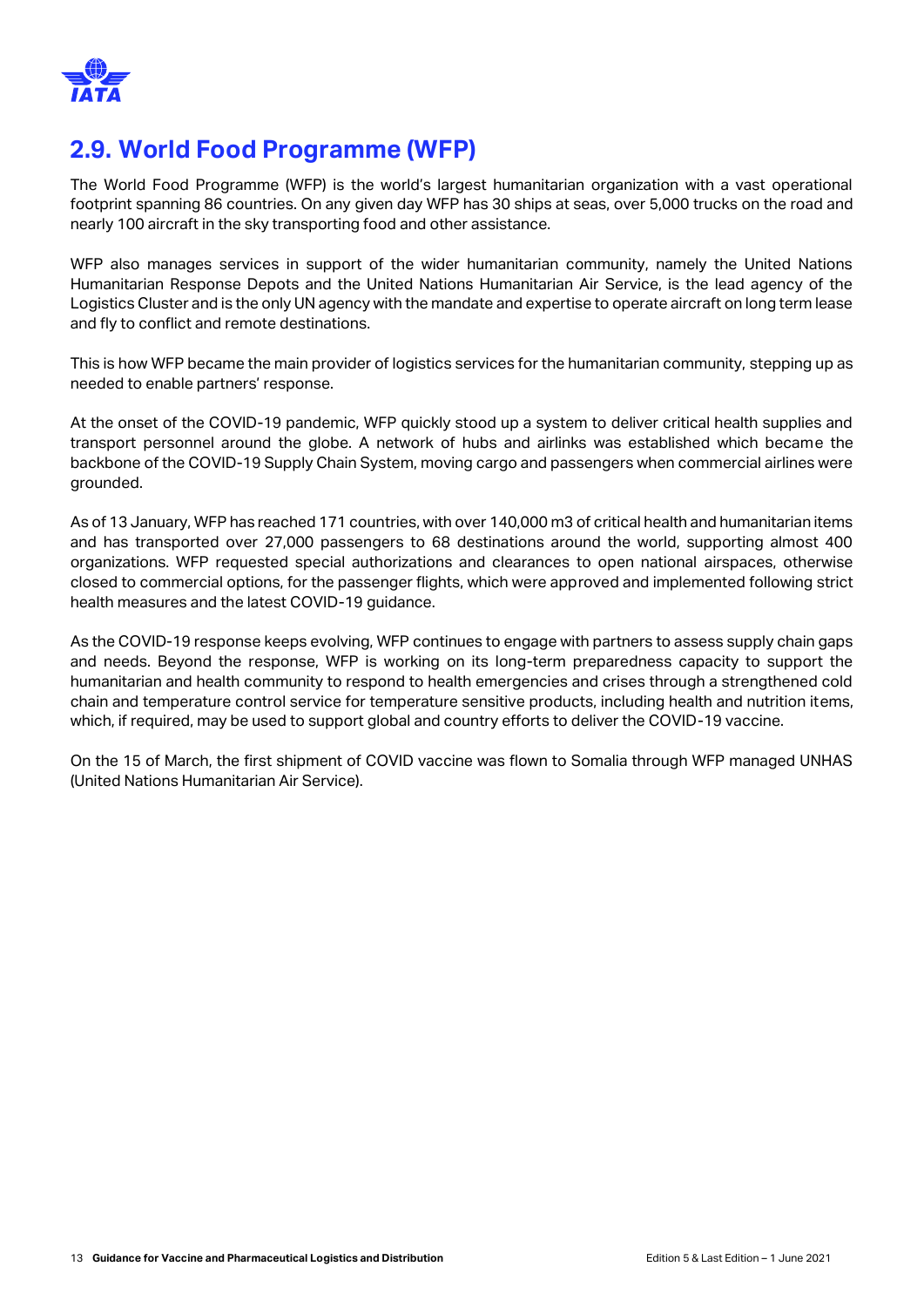

# <span id="page-13-0"></span>3. Industry Preparedness

The air cargo supply chain plays a key role in the distribution of vaccines in normal times through well-established global time- and temperature-sensitive supply chain and distribution systems. This capability will be crucial not only to the quick and efficient transport and distribution of COVID-19 vaccines but for all pharmaceutical and life science products as well as humanitarian aid. This can only happen with careful planning, led by governments brought together through multilateral organizations— and supported by industry stakeholders. This means that in the long term, a network of sustainable infrastructure, technology-driven initiatives and people are needed.

## <span id="page-13-1"></span>**3.1. Capacity & Connectivity**

Governments must consider the current diminished cargo capacity of the global air transport industry, which will return only slowly. With the severe downturn in passenger traffic, airlines have downsized networks and put many aircraft into remote long-term storage. With the grounded passenger aircraft, the global route network has been reduced dramatically from the pre-COVID situation. The financial impact of the pandemic on airlines will mean that the restart of each individual route will be subject to heavy internal scrutiny to ensure that the route meets the cost and revenue targets.

In planning their vaccine programs, particularly in the developing world, governments must consider carefully the current limited air cargo capacity. If borders remain closed, travel curtailed, fleets grounded and employees furloughed, the capacity to deliver life-saving vaccines will be very much compromised, including the last mile.

The WHO, PAHO, UNICEF and Gavi have already reported severe difficulties in maintaining their planned vaccine programs during the COVID-19 crisis due, in part, to limited air connectivity. Therefore, accessing capacity will be achieved only through cautious planning.

To more swiftly re-establish global air connectivity for cargo, which is critical in facilitating global trade, IATA encourages States to implement ICAO CART Recommendation 16. This can be done fastest by granting to foreign carriers extra-bilateral traffic rights (specifically, so called "7<sup>th</sup> freedom") for their all-cargo operations. Multilateral solutions are also available in certain regions where suitable multilateral air services agreements are already in place. Further, IATA is working with ICAO and health authorities on the development and deployment of rapid, accurate, affordable, easy-to-use, scalable and systematic COVID-19 testing for all passengers before departure as an alternative to quarantine measures. This may in return help resume a limited, but continually increasing level of capacity and connectivity.

#### **WHAT TO CONSIDER:**

#### **Regulatory flexibility**

Government action to increase capacity, e.g. by supporting on a regional or global level the grant of additional traffic rights on a temporary basis for operations carrying the COVID-19 vaccines and other critical goods where traditional restrictions may hinder efficient transport.

Governments should avoid moving towards nationalization of carriers to guarantee domestic access to goods, but rather ensure equitable and fair access to everyone.

#### **Airlines to ensure prioritization of shipments**

Considerations must be taken to ensure to prioritize the movement of essential shipments, including but not limited to vaccines. These priorities should be clear at the time to the concerned parties and followed to the extent operationally feasible.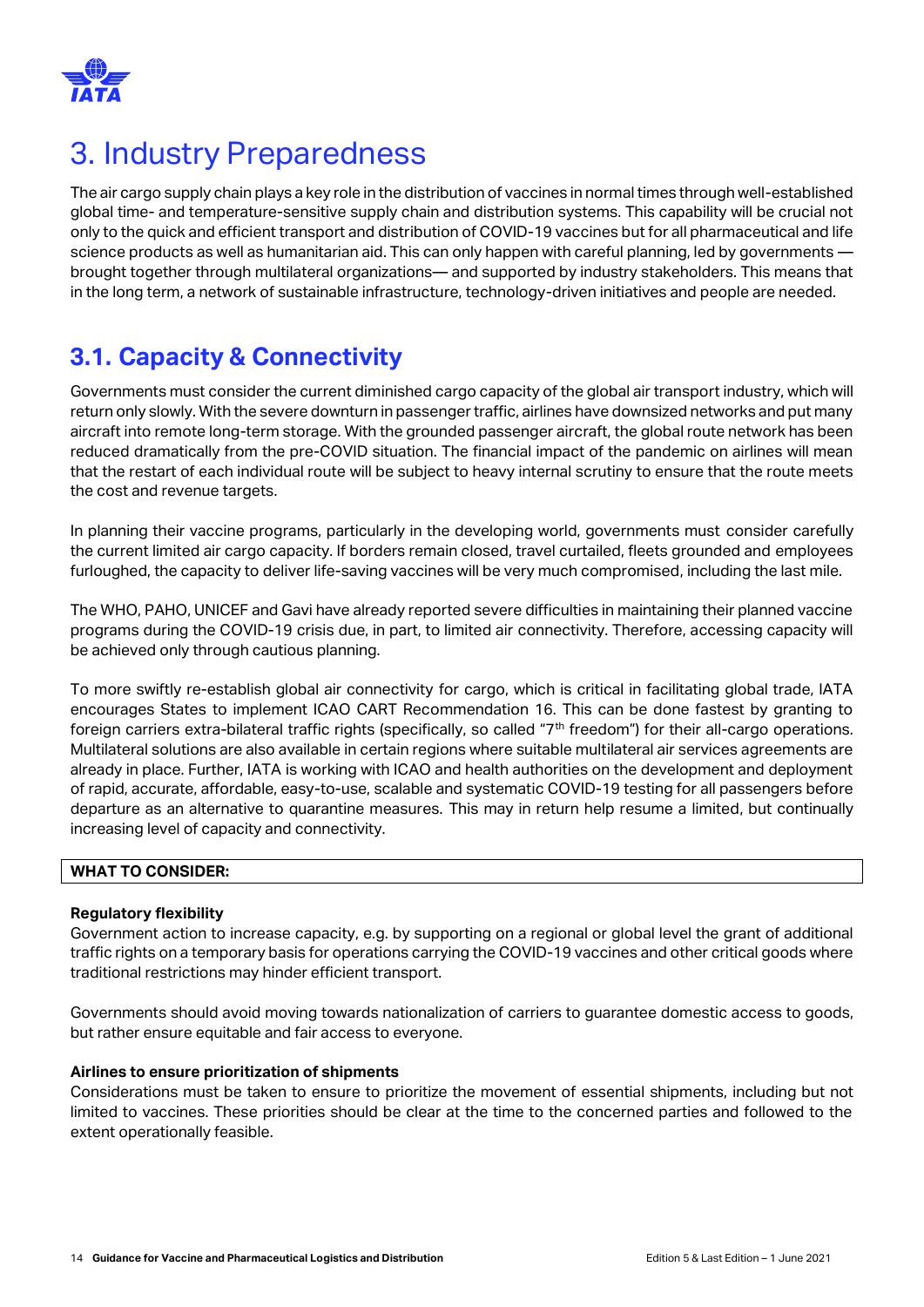

#### **Capacity expansion with COVID-19 testing roll-out**

This process will result in a number of tests to be moved globally, which will represent a huge volume of medical supplies and COVID-19 test kits to transport.

#### **Facilitating freighter charter**

Facilitating freighter charter is critical while considering areas such as: feasible airport pairs, easy (worry-free) return of asset (aircraft / non-aircraft containers).

#### **Interline operations and multilateral interline agreements**

Process and procedure must be put in place to enable interline operation where possible.

### <span id="page-14-0"></span>**3.2. Operational Environment**

Both the infrastructure and the resources will be critical as countries prepare themselves for a massive vaccination in response to COVID-19, impacting all countries and territories. The upcoming challenge for the supply chain stakeholders is to jointly plan and execute a global network delivery mechanism for the COVID-19 vaccines, unlike any situation experienced previously.

### <span id="page-14-1"></span>3.2.1 Capabilities & Infrastructure

The temperature-controlled supply chain will need to be capable of storing, handling and transporting such a drastic increase in quantities of vaccines and other related medical supplies throughout the journey. The most direct route for deliveries of COVID-19 vaccines is paramount with agreed transit times. Supply chain stakeholders will have to prepare themselves, conduct careful analysis of the existing processes, plan for the necessary processes and prepare for their implementation.

#### **WHAT TO CONSIDER:**

#### **Planning on Capabilities**

Estimate and evaluate the capacity of handling and storage facilities as well as equipment; and assess ways to increase the capacities in a collaborative, cost effective and sustainable way:

- work and engage with your business partners / suppliers to communicate about scale-up initiatives such as the COVID-19 vaccines or humanitarian aid that will affect space and distribution planning and develop strategies on future use of temporary or mid-term temperature-controlled environments (e.g. refrigerated trucks, reefers units, etc.) including the use of off-airport facilities, equipment or infrastructure;
- establish standard operating procedures with business partners to meet customer's expectations and regulatory requirements;
- refrigeration equipment used to store sensitive pharmaceutical and temperature-controlled shipments must be monitored to ensure its performance is within the defined range and temperature accurate;
- assess the handling and storage capabilities at origin, transit and destination.

#### **Temperature Controlled Rooms / Freezers**

Consideration must be given to temporary storage areas in cargo terminals such as cool rooms and freezers that are used to hold vaccines where dry ice is present as a refrigerant.

National occupational health and safety regulations must be complied with. In the absence of such regulations, below are minimum recommendations that should be applied:

These storage areas present a significant asphyxiation risk from elevated CO<sub>2</sub> levels from sublimating dry ice. Employees that enter the cool room or freezer must be made aware that dry ice is present so that care is taken when entering the cool room / freezer.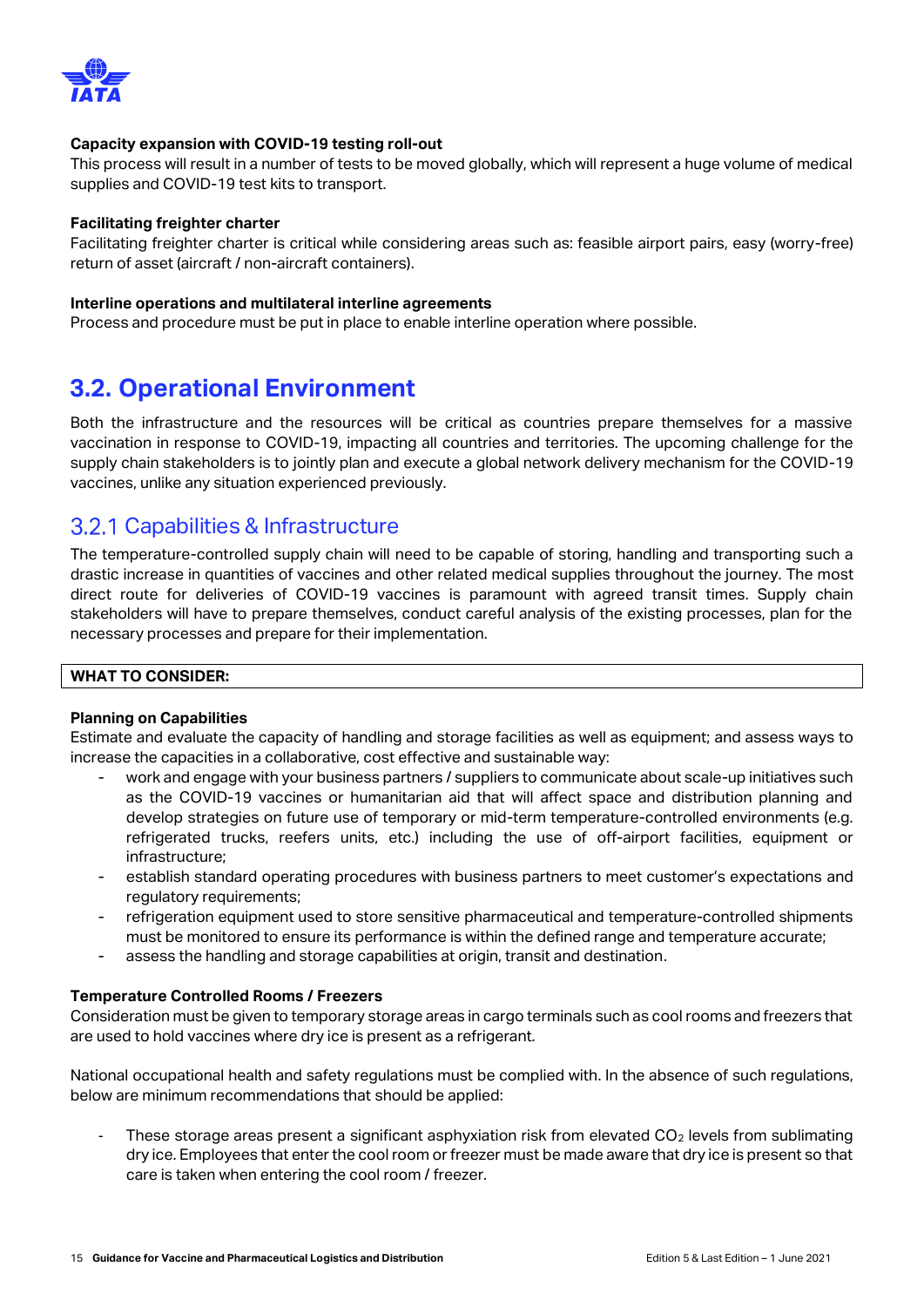

- Where dry ice is present the cool room / freezer should be placarded with a warning mark affixed at each access point in a location where it will be easily seen by persons opening or entering the cool room / freezer. An example is shown below. This placard should remain on the cool room / freezer until the following provisions are met:
	- a) the cool room / freezer has been ventilated to remove harmful concentrations of  $CO<sub>2</sub>$ ; and
	- b) the packages containing the dry ice have been removed.

Figure 1: Asphyxiation warning mark (UN Model Regulations, 21<sup>st</sup> revised edition, Figure 5.5.2)



\* Insert "DRY ICE" or "CARBON DIOXIDE, SOLID" in letters at least 25 mm high.

Other mitigation actions could include the installation of  $CO<sub>2</sub>$  monitors / alarms in the cool room / freezer.

#### **Ramp Operations**

Consideration must also be given to the loading and unloading of vaccines where dry ice is present as a refrigerant.

National occupational health and safety regulations must be complied with. In the absence of such regulations, below are minimum recommendations that should be applied:

- Verify the documentation (loadsheet, LIR, NOTOC, CPM, LDM) for the presence of dry ice as a refrigerant (code ICE);
- To avoid asphyxiation prior to entering an aircraft cargo compartment where dry ice is present, the cargo compartment door must be opened and allowed to vent as per the company's procedures. In absence of specific instructions, it is important to wait for a minimum of 2 minutes for ventilated cargo compartments and 10 minutes for non-ventilated cargo compartments before entering the cargo compartment;
- A visual detectable damage check should be performed to ensure there is no damage to the packaging or ULD during loading and/or offloading.

#### **Airline's capabilities**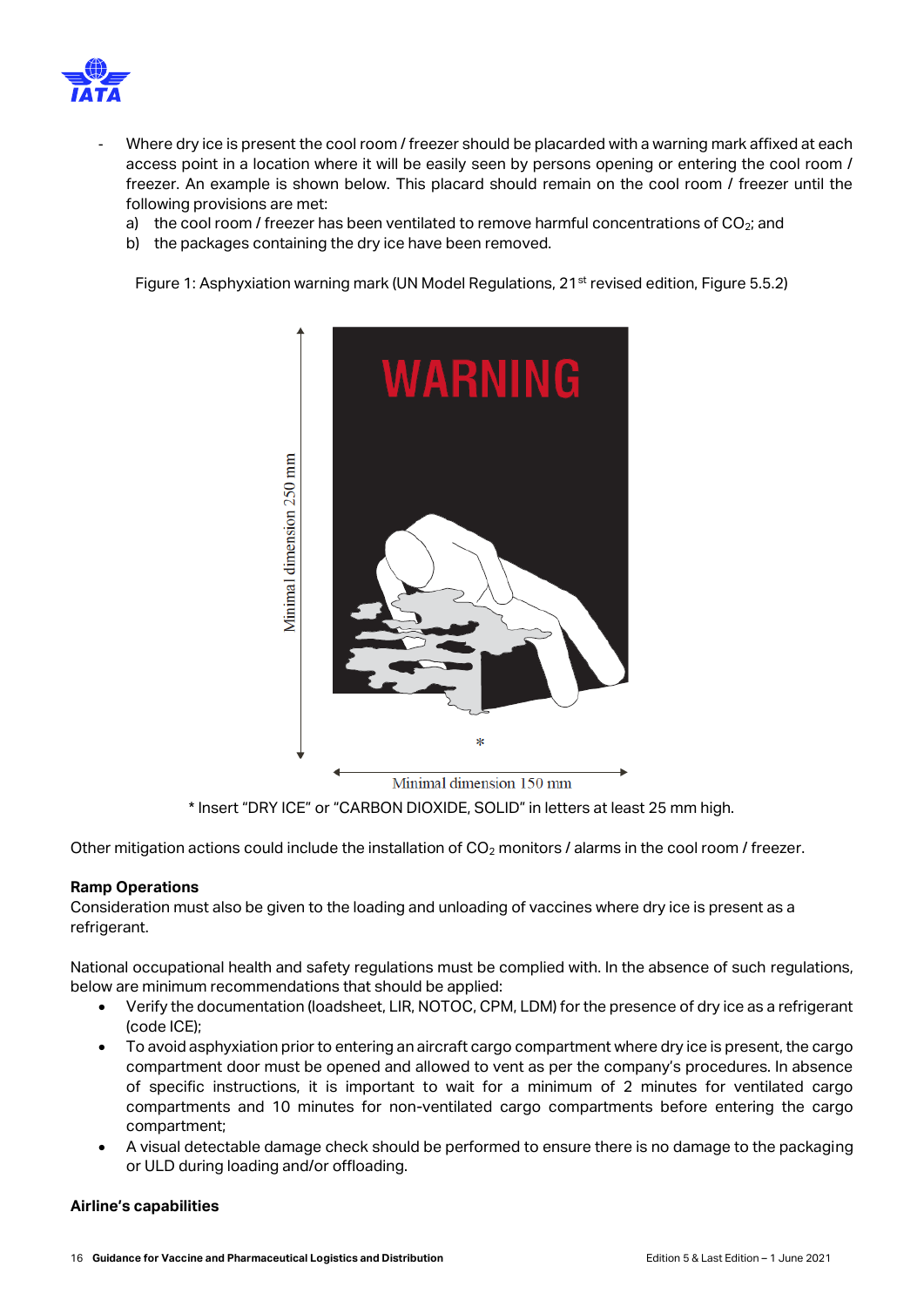

During planning it is also important to consider a number of variables that need to be verified before the booking is confirmed and accepted:

- approved airlines in carrying dangerous goods, if the airline does not hold an approval to carry dangerous goods as cargo from their regulatory authority, the airline would not be allowed to handle cargo such as temperature-controlled containers with lithium battery powered data loggers;
- aircraft capacity (e.g. available space, if dry ice is used as refrigerant, the quantity limits on dry ice);
- the capabilities of the airport of departure/transit/arrival;
- airports limited cold and ultra-cold storage in transit and at destination;
- ensuring the right temperature setting in the aircraft.

Airlines should provide a process for transport between the cargo warehouse and the aircraft that minimizes the product exposure to temperatures beyond the allowable range.

#### **Optimizing operational efficiencies**

Coordination efforts among the supply chain stakeholders should be made to ensure integrated solutions and processes to maximizing the shipment capabilities to the extent possible

#### **Standards**

It is important that stakeholders involved in the shipping, handling and transport of pharmaceuticals and life science products have the most up to date regulations, such as the IATA Temperature Control Regulations (TCR), international and regulatory requirements. This will ensure compliance and integrity of the time and temperature sensitive products along the supply chain.

In addition, to provide visibility and transparency to manufacturers and logistics providers of the level of infrastructure, operations and IATA certified stations, IATA developed the [ONE Source](https://customer-portal-iata.force.com/onesource/s/) industry platform for validated aviation capabilities and infrastructure information. All critical information contained on ONE Source has been verified by IATA to help ensure its accuracy.

### <span id="page-16-0"></span>**3.2.2 Equipment**

Equipment used to transport or hold temperature–sensitive healthcare shipments are critical in the overall process. Whether these are aircraft or non-aircraft containers, active or passive Temperature Controlled Containers (TCC), insulated containers, thermal blankets or ramp "cool" dollies.

#### **Aircraft Temperature Controlled Container (TCC):**

- Performance and functionalities of active / passive aircraft Temperature Controlled Containers (TCC) must be made available;
- The aircraft acceptability must be verified to ensure the aircraft TCC are allowed to be loaded aboard the intended aircraft types in accordance with the aircraft Weight and Balance Manual;
- Aircraft TCC may be very heavy due to size and total gross weight, appropriate handling equipment with the appropriate capacities (e.g. lift capacity of forklift, length of fork tines, size of pallet dolly) should be always available at all locations to avoid potential staff injury, mishandling, equipment damage and/ or service interruption;
- Training for parties who are not typically involved in aircraft ULD build-up procedures;
- Serviceability and air worthiness requirements will need to be met;
- Special handling instructions from the manufacturer of the aircraft TCC will need to be conveyed to all supply chain participants;
- Specific training programs/ requirements for the use of aircraft TCC should be in place;
- Facilitate the transport of aircraft TCC to pharmaceutical manufacturer's facility for acclimatization and loading;
- Facilitate the immediate return of the empty aircraft TCC to allow efficient asset utilization.

Note:

Aircraft TCC is an aircraft container, certified or non-certified under TSO C90, with an integral temperature control system. Aircraft TCC is designed to be directly restrained by the aircraft Cargo Loading System (CLS).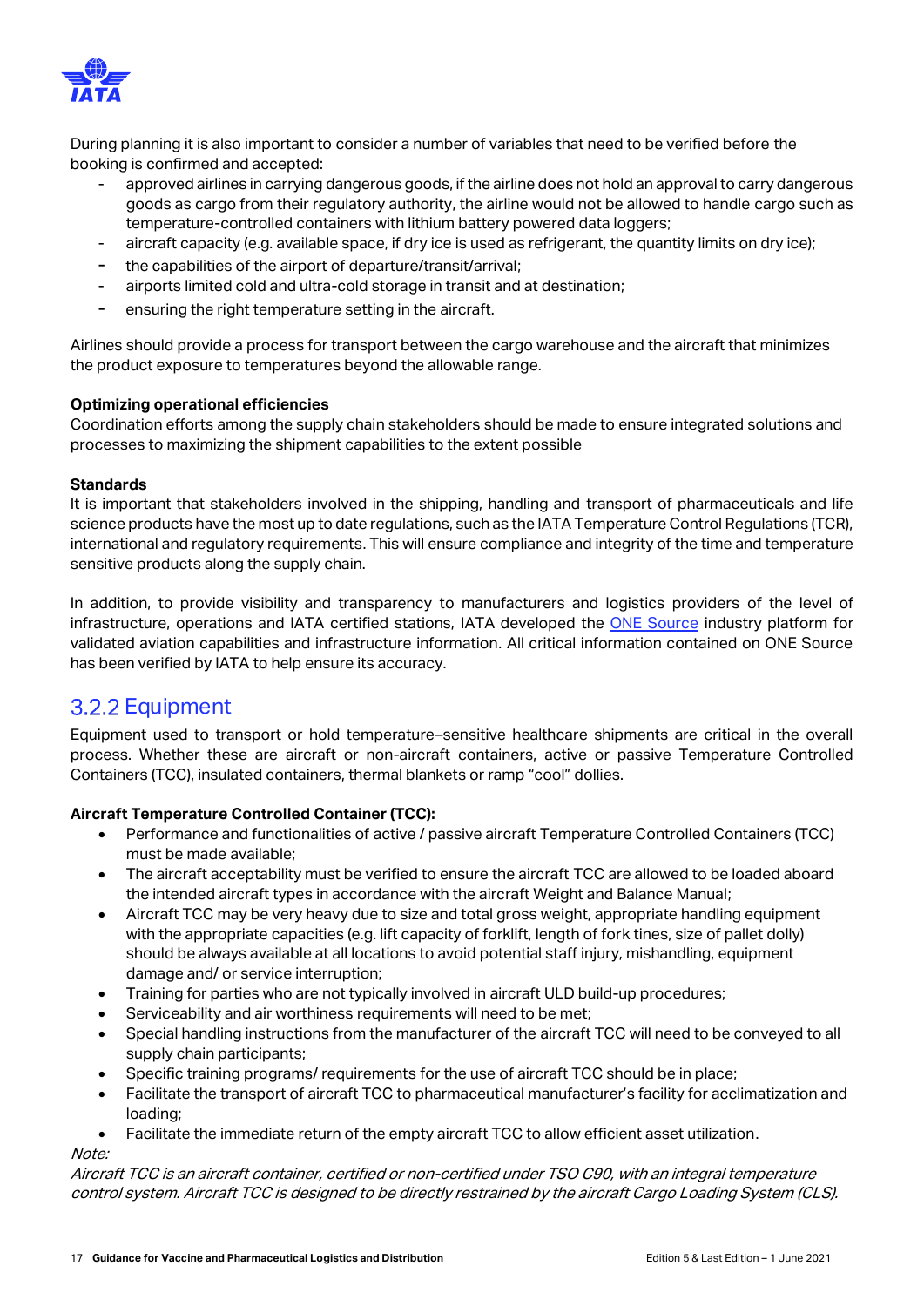

#### **Non-aircraft Temperature Controlled Containers (TCC):**

Non-aircraft TCC may also be used; although non-aircraft TCCs are not aircraft ULDs, considerations on the suitable aircraft type should also be made to ensure operating limitations of the aircraft (e.g. weight and contour limits) are not exceeded as per the aircraft Weight and Balance Manual. Non-aircraft TCC may be very heavy due to their size and total gross weight, appropriate handling equipment with the appropriate capacities (e.g. lift capacity of forklift, length of fork tines, size of pallet dolly) should be always available at all locations to avoid potential staff injury, mishandling, equipment/ shipment damage and/ or service interruption. Non-aircraft TCC is also valuable reusable and returnable asset, immediate return of the empty units should be arranged to allow efficient asset utilization.

#### Note:

Non-aircraft TCC is a non-aircraft container with an integral temperature control system. Non-aircraft TCC is usually loaded onto an aircraft pallet and restrained by a compatible aircraft pallet net.

#### **Passive equipment:**

Other passive equipment such as thermal blankets may be used; however, their capabilities, the logistics and distribution of those items to the origin, and their return and/or their disposal of waste should be considered. The environmental impact should not be forgotten.

Facilities and equipment for the storage and handling of such equipment must be suitable. Considerations include:

- ULDs must not be placed on the ground. At all times ULDs must be on dollies or in storage racks;
- ULDs must not be lifted or moved by forklifts unless the ULD has a forkliftable base.

#### **Ramp "Cool" dollies**

Such devices exist at some airports and can be used to help maintain temperature control while the goods are outside the temperature-controlled facility (e.g. on the ramp or outside the cargo facility).

The device capabilities should be verified as there are no specific aviation related standards beyond the basic Ground Support Equipment (GSE) aspects. The availability of such devices, at origin, destination and/or transit where they are required or desired to be used should be verified.

#### **WHAT TO CONSIDER:**

- Planning on available ULDs and their distribution to the origin and final return logistics;
- Depending on the nature of the required transport conditions for the vaccine, it may be necessary to use temperature controlled ULDs. Aircraft ULDs are certified items of aircraft equipment and therefore need to meet certain regulatory requirements and industry standards as described in the applicable airworthiness certification requirements and IATA ULD Regulations (ULDR);
- Other non-aircraft TCCs require either securing to an aircraft ULD (such as an aircraft pallet and aircraft pallet net combination) or specific loading and securing to the aircraft structure as per the aircraft Weight and Balance Manual;
- Not all aircraft ULDs are suitable for all aircraft types and not all aircraft are designed to transport aircraft ULDs;
- Aircraft TCC and non-aircraft TCC with dry ice and lithium batteries must meet the provisions set out in the IATA Dangerous Goods Regulations (DGR).

#### **Return logistics:**

ULDs can typically be used in both directions of travel, however, in the case of specialized ULDs, especially TCC, it may not be the most efficient operational option and therefore reverse logistics considerations need to be made. In addition, the return of ULDs in charter operations should be facilitated preferably multilaterally instead of bilaterally.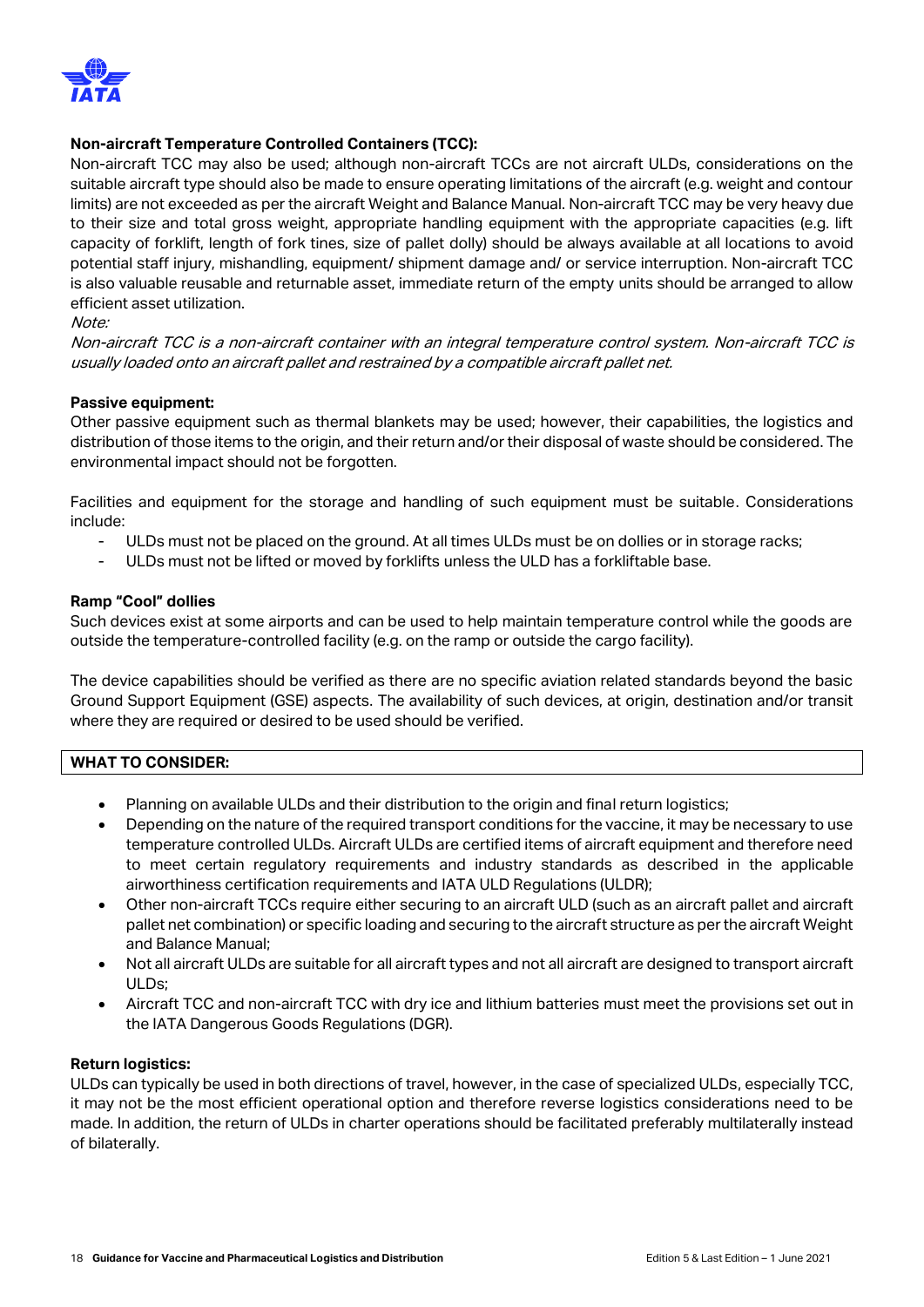

### <span id="page-18-0"></span>**3.3. Border Management**

Trade movements have been heavily impacted in such time of crisis as government authorities have enacted restrictive measures. IATA's advocacy role led many governments and international regulatory bodies to facilitate the movement of air cargo.

It is critical that International Organisations, such as the WCO / WTO and countries continue to develop and recommend to their Members standards, guidance and best practices measures to facilitate and prioritize the movements of vital life science supplies without disrupting the supply chain. Working effectively with health and customs authorities will, therefore, be essential to ensure timely regulatory approvals, increased security measures, appropriate handling and customs clearance.

In addition to transport preparations, coordination is needed between authorities involved in border management. Governments must also consider priorities for border processes such as acceptance of electronic documents, prior to arrival customs clearance. Furthermore, they should grant priority on arrival and expedited clearance procedure of those vital shipments to prevent possible temperature excursions due to delays or considering tariff relief to facilitate the movement of the vaccine and life science products.

Consideration to be given in case of unplanned diversion into an en-route airport

### <span id="page-18-1"></span>**3.3.1 Facilitation procedures**

Border Agencies are requested to work with UN agencies, international organizations, and private sector partners to review facilitation procedures and measures at borders in order to examine whether further opportunities exist to implement facilitation instruments, standards, tools and guidance that would support the fast processing through contactless means of vaccines, pharmaceutical, life science and medical products at borders. In addition to direct consultation with individual government agencies, national trade facilitation committees as encouraged by the World Trade Organization's Trade Facilitation Agreement provide a good forum for this cooperation and coordination. The national trade facilitation committees should be represented on, or work closely with, any COVID 19 task force.

#### **WHAT TO CONSIDER:**

All actors in the supply chain of those essential shipments should be identified now between border agencies and private sector partners, in order to start developing strategies for:

- The legal and regulatory frameworks to import export and transit shipments of vaccines at both regional and national levels;
- The identification of these essential goods, i.e. finished goods like the COVID-19 vaccine, but also biologic materials (e.g., "drug substance") used in upstream manufacture and testing of COVID-19 vaccines, by considering all vaccines, pharmaceutical, life science and medical products, including their packages (incl. temperature-controlled containers), whose aim is to address the COVID-19 pandemic;
- Once identified, integration of these goods into the lists of critical items issued by the World Customs Organization in cooperation with the World Health Organization and their Harmonized System (HS) classification, so that these goods can be cleared expeditiously in line with established international guidance on disaster relief;
- Necessary capacity needs along with implementing procedures aligned with international standards to ensure the interception of counterfeit and sub-standard (not fit for purpose) vaccines. This includes detection at the border, coordination with international health authorities, and offering real-time exchange of relevant information to fight the trafficking of counterfeit medical supplies, and keeping risk management program up to date to identify problem shipments while ensuring rapid release of genuine goods;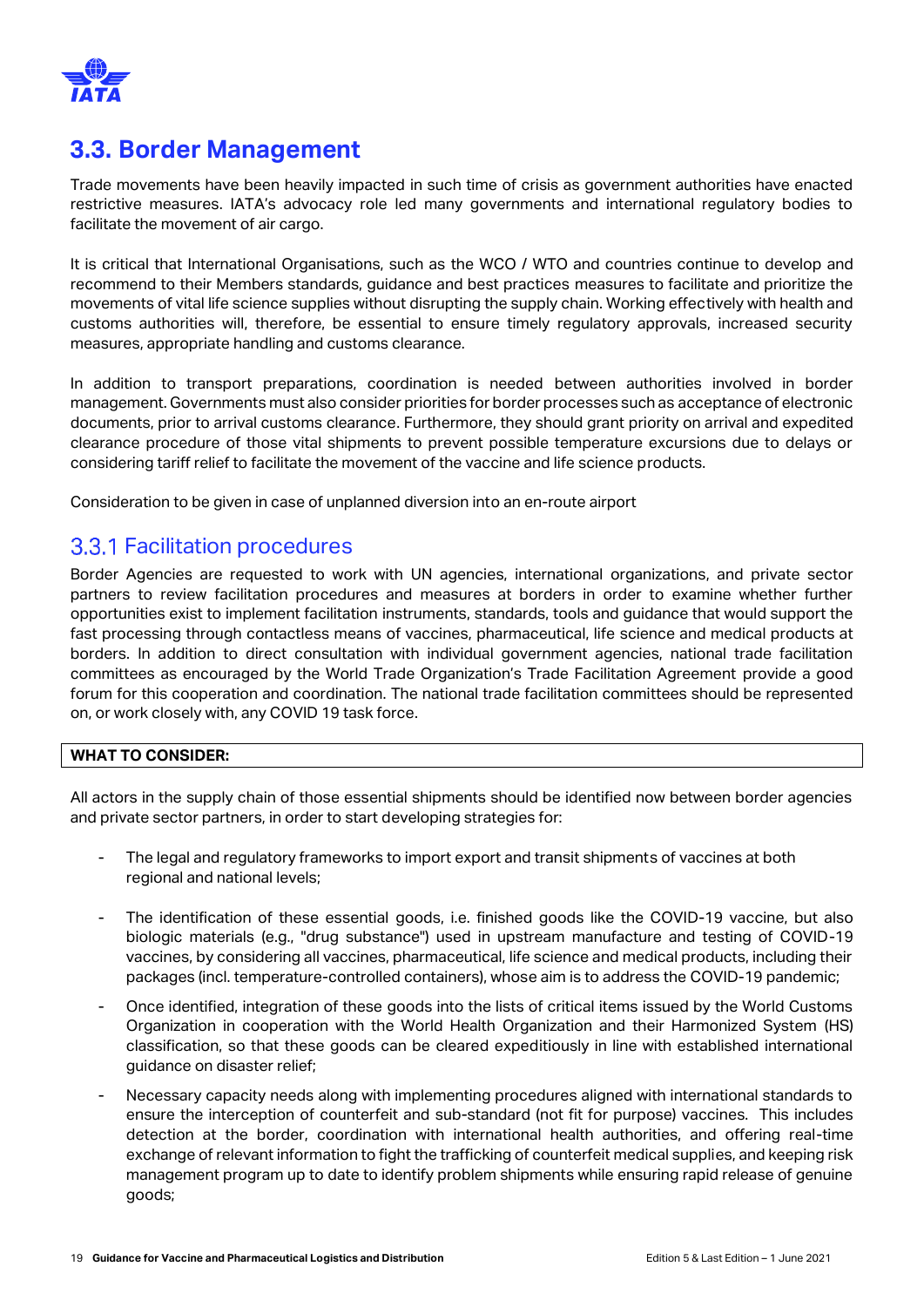

- The facilitation of the movement of these shipments at borders through the implementation of a series of trade facilitation measures such as:
	- o Measures to support compliance and cooperation between border agencies (e.g. exchange of information, bilateral and regional agreements);
	- o Common border procedures and simplification of import, export and transit documentation requirements to facilitate the release and clearance of goods;
	- o Coordinated joint inspections of goods in temperature- controlled areas;
	- o Transparency of information and easy access to cross border trade measures (e.g. appointment of a single, centralized contact point to respond to industry requests for help or information, up to date information published on-line and available through the enquiry point);
	- $\circ$  Procedures for expedited release with the creation of green lanes to accelerate the release process at borders for such shipments and reduce the sheer volume requiring inspection, at acceptable risk to the country;
	- o Let any specific transport equipment (such as temperature-controlled containers) for the safe transport of vaccines and other pharmaceutical and medical products aimed at addressing the COVID-19 pandemic be considered as a ULD (Unit Load Device) and fall under temporary admission (and return) exempt from duty and bond/guarantee requirements;
	- $\circ$  Use of information technology to support the establishment and maintenance of a "single window" which would expedite the submission of information and/or data requirements for the release and clearance of goods, acceptance of electronic copies/scans of certificates and documents instead of original or certified copies in paper, and e-payment to facilitate payment of duties and fees; and
	- The possible introduction of deferral (e.g. separation of the release from the final determination of Customs duties, taxes, fees and charges) of duties, taxes and fees, as well as bond programs and deferred payments with post-clearance audit (in order to move the duty and tax collecting processes away from the border to the inland premises of the importer);

### <span id="page-19-0"></span>**3.3.2 Smart Coordinated Borders**

Border agencies should seek out every opportunity to share information, apply smart border measures and implement simplified procedures to the extent possible to expedite vaccines (including COVID-19 vaccines), pharmaceutical, life science and medical products. Due care should be undertaken by all parties to ensure that such products are secured, transported and stored in facilities that do not jeopardize the integrity of such goods.

Customs authorities should ensure that all levels of government (including border agencies) and law enforcement, i.e. national (federal), regional (State or provincial), and sub-national (local) remain coordinated to allow uninterrupted door-to-door delivery of these shipments.

#### **WHAT TO CONSIDER:**

#### **Coordination to fight illicit trade of counterfeit medical supplies**

To support the permanent and real-time exchange of relevant information to fight the trafficking of counterfeit medical supplies, the WCO and its members should continue to exchange intelligence information, messages and alerts via the secure channels developed under the Intellectual Property Rights (IPR) CENcomm Group.

#### **Emergency border contacts list for humanitarian goods**

The World Customs Organization (WCO) has compiled a database of emergency contacts to minimize cargo border blockages and ensure these can be responded to immediately. IATA will be the focal point with the WCO if contacts in countries are needed. Furthermore, the WCO has provided guidance to support the classification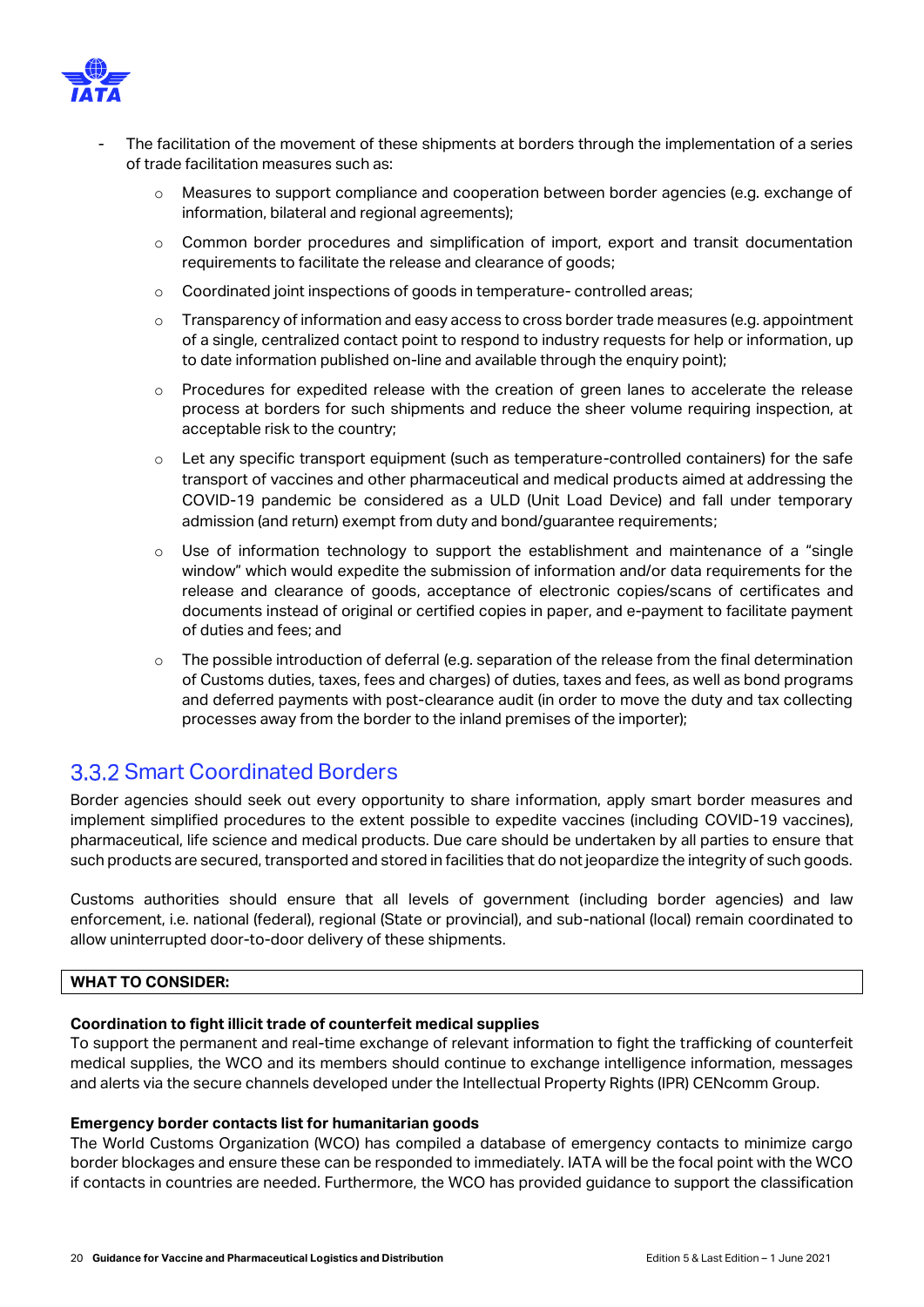

of vaccines, medicines and medical supplies and prioritize their customs clearance. A similar approach should be taken to prioritize other border agency clearance at borders for vaccines.

## <span id="page-20-0"></span>**3.4. Security Environment**

Vaccines are highly valuable commodities and their transport as air cargo will swiftly raise civil aviation's public profile and visibility. Risk assessment<sup>1</sup> should be performed to determine vulnerabilities and threats, including insider<sup>2</sup> and cyber threats<sup>3,4</sup> to Air Cargo Management Systems, related to transport (safeguarding from tampering and theft). Air Cargo Service and System providers should review physical and cyber controls to reduce the risk of loss of cargo or degradation of connected systems supporting the transport of vaccines.

#### **Physical Security Measures**

Processes and procedures are typically in place to keep cargo shipments secure, from both, the aviation security and transport of valuables perspective. The potential volume of vaccine shipments, geographical scope of distribution and handling conditions may however require early planning from the point of origin, during the entire transport until loading and the departure of the aircraft, as well as upon arrival (off-loading, storage) to ensure that they are scalable and provide protection against all sorts of interference (including both, aviation security and criminal threats).

In terms of security and screening procedures, given the specificity of the shipments, the procedures relevant to secure supply chains, which involve known consignors and/or regulated agents, should be maintained. Additionally, consultations with States' appropriate authority are encouraged to verify if conditions of the respective National Civil Aviation Security Programme (NCASP) at the point of departure or transfer or transit of BIO consignments include and allow for special arrangements regarding appropriate security controls for BIO consignments such as vaccines and other lifesaving materials, that are reflective of the guidance set out in the ICAO Security Manual Doc. 8973 (Section 13.5.5 and Appendix 33). However, the use of alternative security measures should be strictly limited, be applied on a temporary basis, and clearly defined in a State's National Civil Aviation Security Programme.

Such processes are also referred in ICAO State Letter AS 8/7-21/6 dated 27 January 2021. ICAO guidelines are found in *Distribution of COVID-19 Vaccines and Air Cargo Security*, which is available on the ICAO public website, [here,](https://www.icao.int/Security/aircargo/Pages/The-Distribution-of-COVID-19-Vaccines-and-Air-Cargo-Security.aspx) as well as in Section 6 of these document.

#### **Cyber Security Measures**

In terms of cyber security, IATA along with Aviation-ISAC, recommend airlines to focus on both data and information, as well as the systems supporting the logistics and transport of the vaccines.

Air Cargo Service and System providers engaged in the transport of Covid-19 vaccines are under increased risk of physical and cyber-attack. Aviation-ISAC <sup>5</sup>shares that threat intelligence reveals organized crime groups are seeking to procure vaccine shipments for sale on the black market. Similarly, ransomware groups have targeted the healthcare and aviation sectors during the pandemic. Airlines may be subjected to cyber-attack as they announce their ability to transport vaccines, as seen in one particular event, last November 2020.

Data and information relative to vaccines distribution, should be designated confidential or privileged. This data and information should implement restricted access measures as well as data loss prevention and encryption measures.

<sup>&</sup>lt;sup>1</sup> [IATA Security Management System Manual](https://www.iata.org/en/publications/store/security-management-system-manual/) Edition 4, chapter 5, Security Risk Assessment

<sup>&</sup>lt;sup>2</sup> [IATA Security Management System Manual](https://www.iata.org/en/publications/store/security-management-system-manual/) Edition 4, chapter 6.4, Insider Threats

<sup>3</sup> https://us-cert.cisa.gov/ncas/current-activity/2020/12/03/ibm-releases-report-cyber-actors-targeting-covid-19-vaccine

<sup>4</sup> <https://www.interpol.int/en/News-and-Events/News/2020/INTERPOL-warns-of-organized-crime-threat-to-COVID-19-vaccines>

<sup>5</sup> <https://www.a-isac.com/>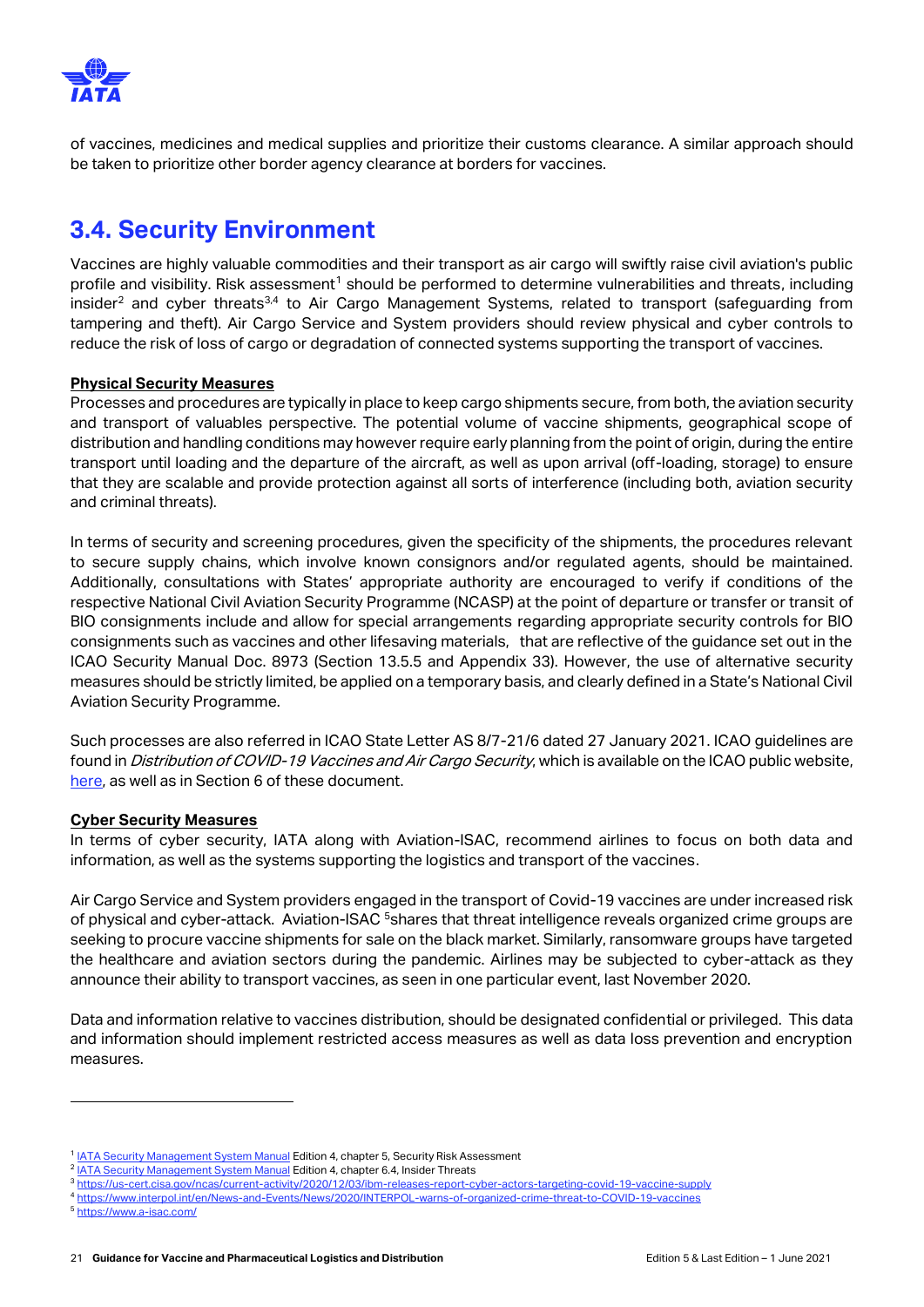

Systems processing this data and supporting the transport, including flight operations, are also under increased threat of compromise. Security teams should consider increased continuous monitoring of these systems for both internal and external attempts for unauthorized access. More information on how ransomware attacks unfold can be found via different reference materials and cyber incident response best practices. Note that most of those attacks result in exfiltration of sensitive data, followed by file and network encryption.

Airlines need to make sure their solution providers are using state-of-the art cyber security defence and are maintaining their systems up to date. Airlines and Air Cargo Service and System providers should review their business continuity and or disaster response plan, ransomware incident response plans and ensure the plans have been exercised.

Also, some basic considerations and recommendations are provided below.

#### **WHAT TO CONSIDER:**

- Appropriate security screening facilities and methods throughout the supply chain;
- Maximum usage of Known Consignor and Regulated Agent programs and faster access to such programs for the duration of the COVID 19 Pandemic;
- On airport secure facilities;
- Consignment level shipment tracking sensors;
- Off airport secure storage facilities, minimized quantities in unsecure areas;
- Information flow controls to protect against cyber interference;
- Secure zone access control, consider CCTV monitoring;
- Adequate security measures of all distribution of these are high value shipments including the 'Final Mile' distribution to mitigate the risk of theft or product tampering;
- Final vaccine disbursement facilities to have secure facilities;
- Air Cargo Service and System providers should be updated to the latest version;
- Backup copies should be up to date, and isolated from the other systems, as they could provide the only capacity to put back the systems online rapidly, after an attack;
- Solution providers should be consulted on their capacity to sustain cyber-attacks, and support the airlines;
- Business Continuity Plan should be devised and/or refreshed to face such malicious events;
- Consult with regional regulator authorities on government intelligence sharing as well as private intelligence sharing working groups for a better understanding and monitoring of the threat landscape;
- National civil aviation authorities to promote awareness campaigns amongst all aviation stakeholders to raise awareness about Insider Threats, highlight the importance of being extra vigilant and develop policies and procedures to mitigate against Insider Threat situations. Airlines and airports to consider the deployment of additional security resource as added protection to the valuable cargo.
- The State's National Facilitations Committee to oversee the interagency coordination to ensure effective, secure, efficient and expeditious processing and handling of the shipment.

### <span id="page-21-0"></span>**3.5. Safety Environment**

With the capacity crunch, many airlines have repurposed passenger aircraft to be used for just the carriage of cargo and/or mail, including loading cargo in the passenger cabin. Such exceptional operation requires a very robust and comprehensive safety risk assessment involving all parties within the organization following standardized procedures in compliance with defined operating standards and regulations, particularly ICAO Standards and Recommended Practices (SARPs), as well as other ICAO provisions<sup>6</sup>.

**<sup>6</sup>** [ICAO Safe transport of COVID-19 vaccines on commercial aircraft](https://www.icao.int/safety/OPS/OPS-Normal/Pages/Vaccines-Transport.aspx)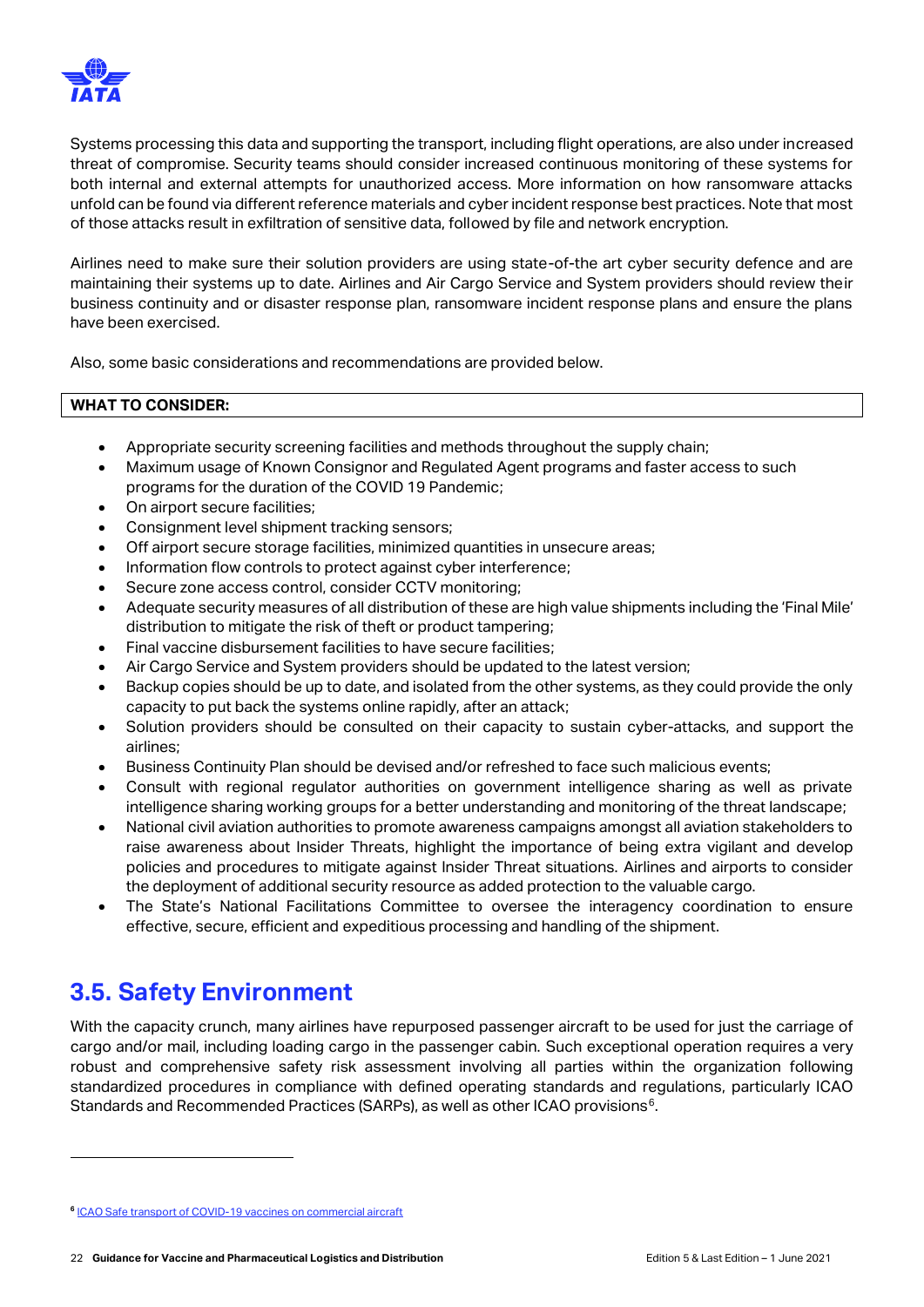

Airlines are required to perform a safety risk assessment that addresses the carriage of cargo in aircraft cargo compartments. For the transport of vaccines, life science and medical supplies the safety risk assessment must consider:

- The quantity of dry ice that is permitted in aircraft cargo compartments. Where the quantity of dry ice normally permitted is to be increased, consideration must be given to addressing the potential risk of increased concentrations of carbon dioxide gas to flight crew and other persons carried on board the aircraft as well as to ground staff responsible for loading and unloading the cargo compartments;
- The risk to aircraft systems from electromagnetic radiation for data loggers / cargo tracking devices.

However, temperature-controlled vaccines, life science or medical supplies might not all be suitable to be carried in the passenger cabin due to regulatory constraints or risks to the operation. Therefore, all supply chain partners must familiarize themselves with the overall requirements to safely transport vaccine shipments before looking to accept or handle such consignments, especially where cabin loading of cargo is considered.

Manufacturers of vaccines must consider the classification of the vaccine, particularly where regulatory approval from the appropriate national authority of the State(s) of origin, transit or destination has not been issued, or is still pending.

- COVID-19 vaccines containing GMOs or GMMOs, including those in clinical trials, are not subject to the Dangerous Goods Regulations.

The challenges are really about preparation and planning as well as vaccine manufacturers providing information as early as possible to airlines and other supply chain partners to understand which temperature-controlled environment will be needed when transporting vaccines. Potentially the temperature required may range from deep frozen at -80°C to +2°C - +8°C. The temperature requirements will also impact on the type of packaging solution that will be used and any special handling requirements.

- Where dry ice is required to maintain the vaccine in a frozen state consideration must be given to:
	- the quantity of dry ice that will be offered for each flight;
	- training requirements for personnel who will prepare the shipments;
	- the prohibition on the carriage of dry ice when cargo is loaded in the passenger cabin;
	- how the shipments will be offered for air transport, e.g. individual packages, overpacks or in aircraft unit load devices.

These factors may limit the quantity of vaccine that can be transported per flight and the time and effort required by the airline or their ground service provider to accept the shipments.

Most pharmaceutical shipments require the use of data loggers / cargo tracking devices that are inside packages, attached to packages or may be inside the ULD, or pre-installed in the TCC by manufacturers, to record and verify that the contents have at all times been maintained within the required temperature range. The types of data loggers vary as does their power source, however where the data loggers have a transmitting function (GSM / GPS) and/or are powered by lithium batteries then the regulatory requirements that apply to the transport of lithium battery-powered equipment and the transport of active portable electronic device (PED) must be addressed.

#### **WHAT TO CONSIDER:**

For shipping dry ice as refrigerant for general cargo, the shipper must also be dangerous goods qualified (i.e. trained and assessed), and the packing requirements must meet the applicable requirements of the IATA Dangerous Goods Regulations (DGR).

Shippers are advised to coordinate with the airlines in advance for shipping dangerous goods (as well as pharmaceutical products).

#### **For the shipper (consignor):**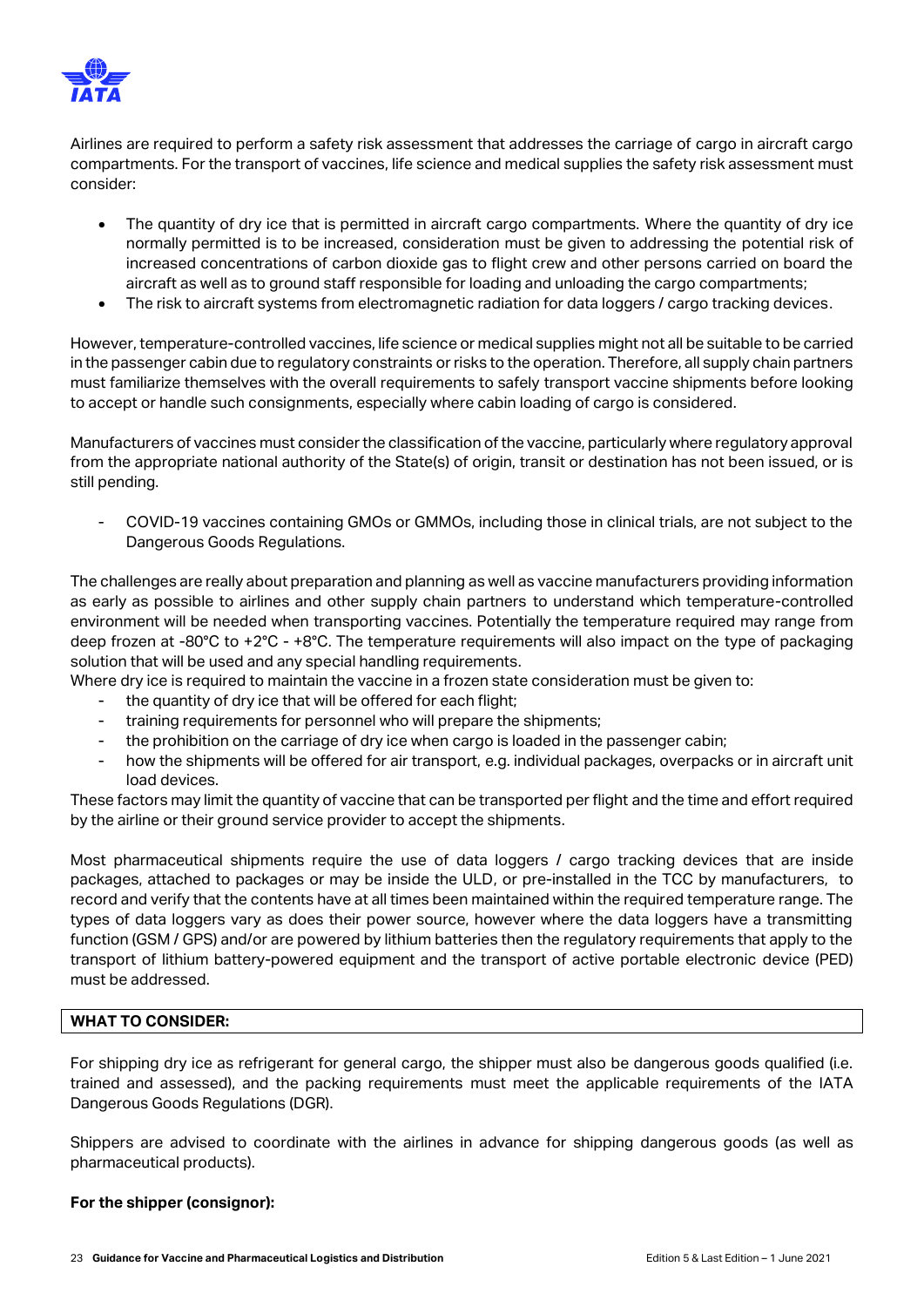

- 1. Dry ice (Carbon dioxide, solid) is regulated by the Dangerous Goods Regulations (DGR) even when used as a refrigerant for non-dangerous goods. Shippers must be dangerous goods qualified (i.e. trained and assessed) according to the training requirements in the Regulations and follow the packing requirements laid out in Packing Instruction 954.
- 2. Dry ice must only be in packagings that allows the release of the carbon dioxide gas that is generated as the dry ice sublimates.
	- Packagings such as aluminium, plastic or steel drums or jerricans are **not suitable**.
	- Packagings such as wood, fibreboard or more likely expanded polystyrene boxes **are suitable** as these materials are gas permeable.
- 3. Dry ice can be placed directly into the appropriate packagings or in the dry ice bunker of the ULD or loose in the ULD. Completed packages can be packed with the dry ice into a larger box to form an overpack. Alternatively, the packages can be packed into a ULD with the dry ice provided that the airline agrees. In that respect, it is not just the dry ice inside a package that can be packed into an aircraft ULD but the dry ice itself can also be in loose in the ULD. It must be emphasized that "overpack" does not exist for general cargo, and acceptance staff will consider the "overpack" of general cargo as a single package (piece).
- 4. Where the dry ice is in packages, the outside of each package must:
	- a. be marked with the name and address of the shipper (consignor) and consignee, "UN 1845", "Carbon dioxide, solid" or "Dry ice" and the net weight of dry ice in each package; and
	- b. be labelled with a Class 9 hazard label.
- 5. If the individual packages are packed with the dry ice into an overpack then the information in 4 a. and b. must be on the outside of the overpack. Where very large numbers of packages each containing dry ice are to be offered for transport, it is recommended that the shipper groups packages into an overpack as this will facilitate handling and reduce the time and effort required by the airline or their ground service provider to perform the dangerous goods acceptance check.
- 6. There is no requirement for a Shipper's Declaration for Dangerous Goods where the dry ice is used as a refrigerant for non-dangerous goods. However, there must be information on the air waybill, or if there is no air waybill on another document, that shows: "UN 1845", "Carbon dioxide, solid" or "Dry ice", the number of packages and the weight of dry ice in each package.
- 7. Shippers shall always make advance arrangement with the freight forwarder or directly with the airline for the transport of shipments containing dry ice to ensure that the total weight of dry ice being offered in the consignment does not exceed the limit for the particular aircraft type. Shippers must ensure that all requirements in the DGR have been followed before tendering the shipment because a shipment rejection can possibly result in a delay and potentially miss the booked flight.
- 8. In cases where aircraft TCC is used and in the possession of shipper, shipper is responsible for ensuring the aircraft TCC is only handled by appropriately trained and qualified personnel and the serviceability of ULD is maintained.

Where lithium battery-powered data loggers / cargo tracking devices are planned to be used or have been installed in the TCC by manufacturers, the shipper must ensure that the applicable provisions in the DGR are complied with. These include:

Obtaining a copy of the lithium battery test summary from the manufacturer / supplier of the lithium batteries or the manufacturer / supplier of the device. This test summary must confirm that the lithium cell or battery type has passed all applicable tests in Subsection 38.3 of the UN Manual of Tests and Criteria;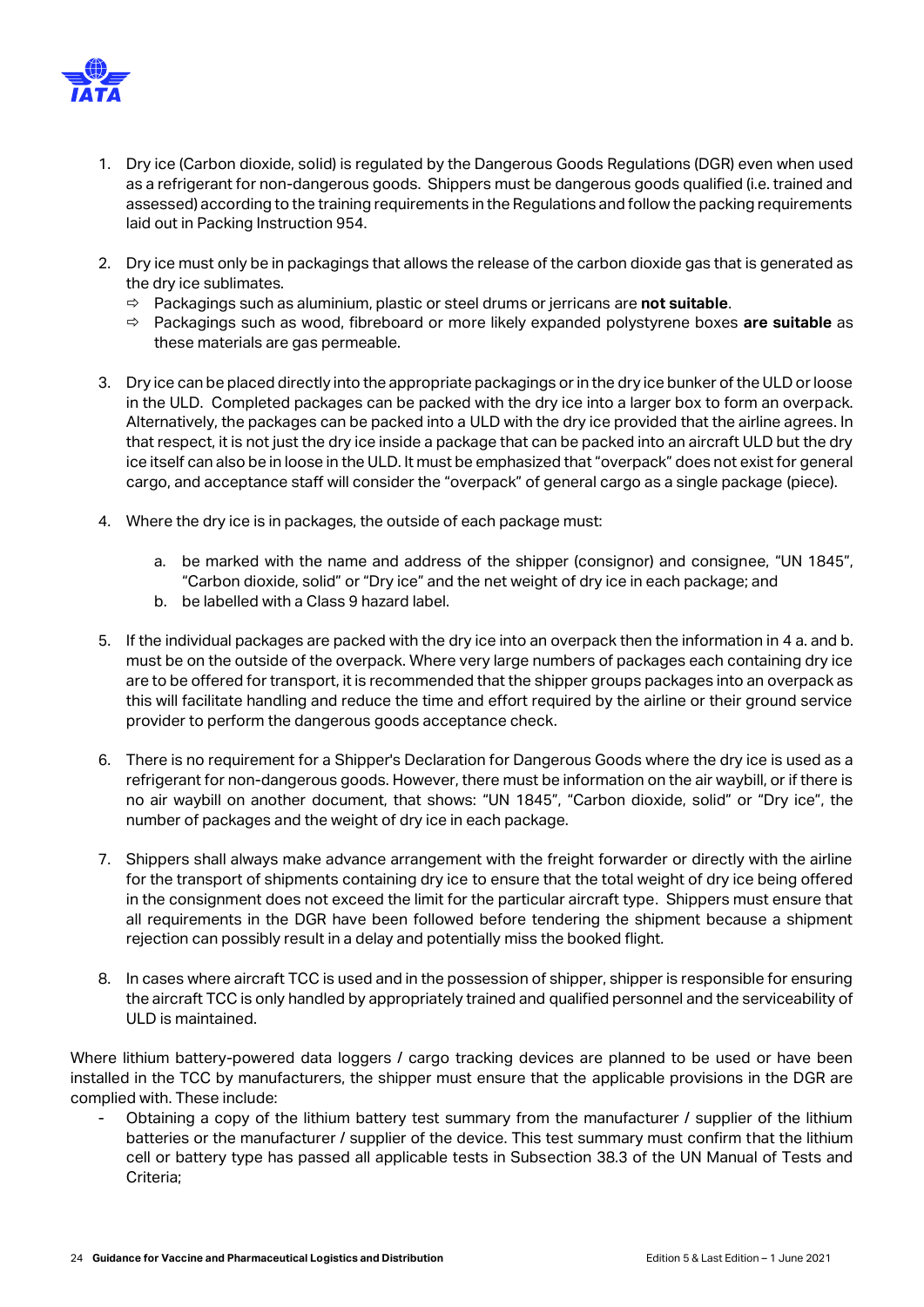

- Packing requirements laid out in Section II of Packing Instruction 967 or Packing Instruction 970 in the DGR, as applicable;
	- Unless the data logger / cargo tracking device only contains a button cell, where there are:
		- $\circ$  more than two packages in the consignment that contain a data logger / cargo tracking device in each package, or
		- o multiple data loggers / tracking devices in a package (e.g. more than four devices powered by lithium cells or more than two devices powered by lithium batteries).
- then each package must bear the lithium battery mark with "UN 3481" or "UN 3091" as applicable, and there must be a compliance statement on the air waybill, when an air waybill is used. Packages containing COVID-19 pharmaceuticals accompanied by lithium battery-powered data loggers and/or cargo tracking devices are not required to bear the lithium battery mark and consequently the compliance statement is not required on the air waybill. This same package configuration, when consigned without the COVID-19 pharmaceutical for the purposes of use or re-use, is also not required to bear the lithium battery mark and the compliance statement on the air waybill is not required, provided prior arrangements have been made with the airline. ;
- All employees preparing or offering shipments must receive adequate instruction on the provisions set out in the aforementioned packing instructions. This adequate instruction must be commensurate with the functions for which they are responsible.

Some data loggers / cargo tracking devices may not be powered by lithium batteries but other battery types, such as dry batteries or nickel-metal hydride batteries that are not restricted by the DGR when the conditions as shown in the corresponding special provision in the DGR are met (e.g. Special Provision A123 for dry battery and Special Provision A199). More information can be found on the [IATA Dangerous Goods Website.](https://www.iata.org/dgr-updates)

Where the data loggers / cargo tracking devices are a type with transmitting functions, the shipper must ensure that:

- They confirm with the manufacturer / supplier of the device that the device has passed all applicable tests to ensure that it does not pose a hazard to aircraft systems due to emission of electromagnetic radiation;
- Except as provided in the applicable regulations, the device is fitted with two independent means of shutting down all transmitting functions when airborne;
- The device has been approved by the airline on which the cargo will be transported.

#### **For acceptance, handling and loading as a freight forwarder:**

- 1. The staff processing the shipments should inspect the packages, when visible, to ensure that the packagings used are designed and constructed to permit the release of carbon dioxide gas, the packages or overpacks are marked and labelled in accordance with the Regulations and the details required for the completion of the air waybill, or alternative documentation, are provided by the shippers.
- 2. There must be coordination with the airline that will transport the consignment with dry ice to confirm that the quantity of dry ice is within the limits set by the airline specified for the particular aircraft type(s) over the route from origin to destination.
- 3. Where the consignment with the dry ice is to be stored in a freezer / cool room, there should be procedures to ensure that employees are aware of the risks associated with dry ice. The carbon dioxide gas generated as dry ice sublimates displaces the air in a confined space, such as a freezer or cool room. This may create an oxygen deficient atmosphere that can asphyxiate persons. It is recommended to placard the freezer / cool room that is stored with these shipments to identify the presence of dry ice and that people should not enter the room unattended. Additional  $CO<sub>2</sub>$  monitors that trigger alerts when the CO<sub>2</sub> concentration exceeds the safe levels can be installed.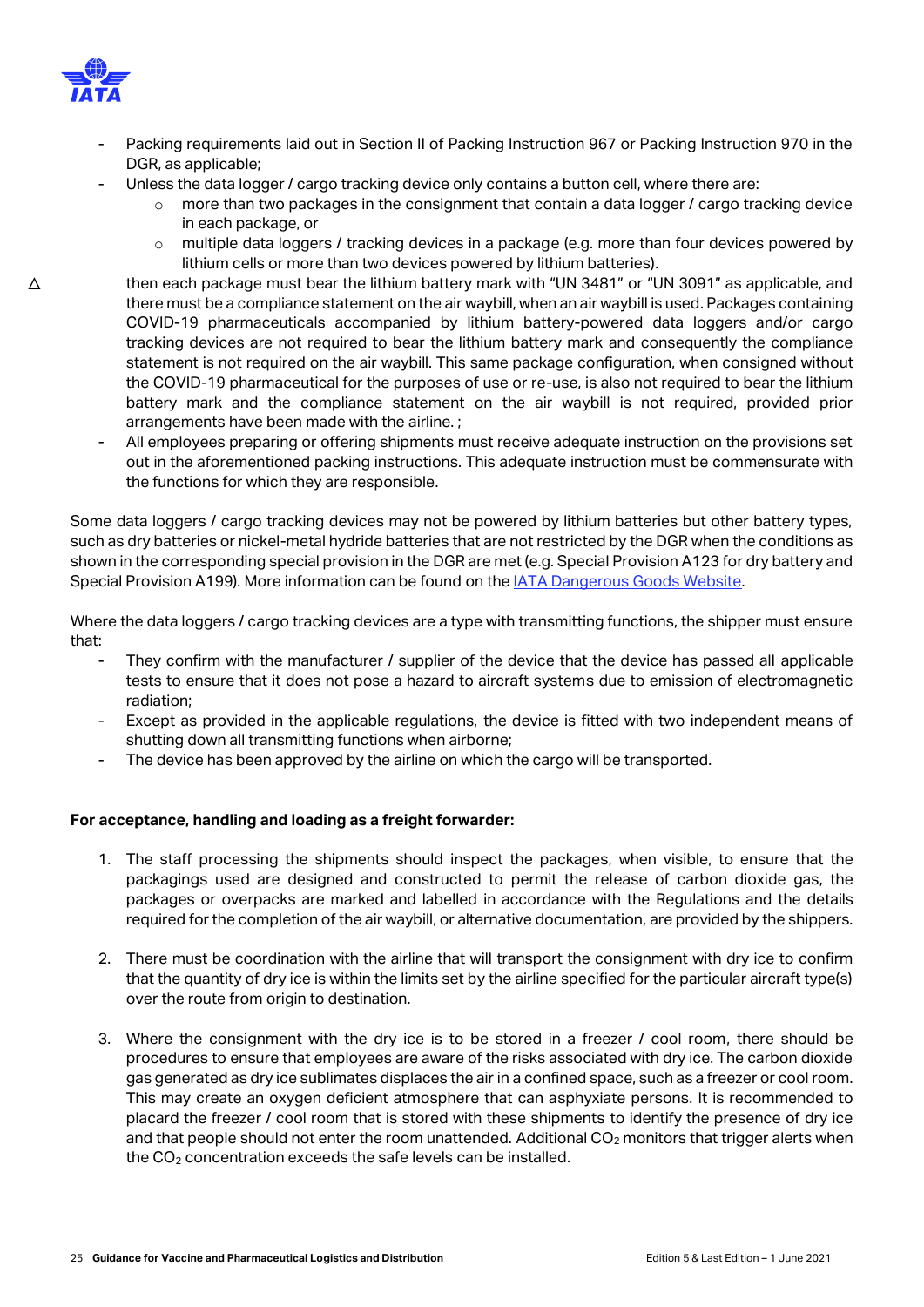

4. In cases where aircraft TCC is used and in the possession of a third party (e.g. shipper, or freight forwarder), that party is responsible for ensuring the aircraft TCC is only handled by appropriately trained and qualified personnel and the serviceability of ULD is maintained.

### <span id="page-25-0"></span>**3.6. Risk Management**

Companies that implemented quality-driven strategy programs such as the IATA Center of Excellence for Independent Validators in Pharmaceutical Logistics (CEIV Pharma) program are well placed to mitigate the impact of logistical constraints in their strategies, as they are already aware of:

- the operational challenges;
- the standards and requirements to be followed;
- the necessity to have trained and knowledgeable staff;
- the requirement to have dedicated equipment as well as infrastructure;
- the importance of reviewing and if necessary, adjusting robust risk assessments.

Being part of such programs will be a significant advantage in building confidence and trust, in a collaborative environment where the integrity of such sensitive products is maintained throughout the handling and transport journey until it reaches its end customer. This provides manufacturers and logistics providers the possibility to identify the level of competency as well as operational and technical preparedness at airports.

#### **WHAT TO CONSIDER:**

#### **Standards and Training**

Non-standardized processes have a detrimental impact. Global standards must be implemented, reviewed and maintained through robust audit and training processes.

#### **Risk-based Approach**

Establish contingency and emergency plans as well as the most direct communication for rapid response to issues arising along the supply chain.

### <span id="page-25-1"></span>**3.7. Digital Environment**

Enhancing patient safety and quality of care can be achieved by connecting logistic networks, increasing the level of supply chain digitalization, as well as increased end-to-end visibility and transparency of existing capacity and facilities. Digitalization will be the enabler for more efficient, robust, resilient and smarter supply chains across various modes of transport by using the captured data for analysis and information sharing. These, in turn, could lead to more efficient business processes, more effective planning for future pandemics and other emergencies, as well as for infrastructure, policies, and regulations.

### <span id="page-25-2"></span>3.7.1 Track and Trace solutions

To ensure that the security and integrity of that the data and the products are maintained throughout the supply chain, track and trace solutions can be implemented either in real time or at destination. These are for temperature and/or humidity monitoring or localisations for security reasons.

### <span id="page-25-3"></span>3.7.2 Transport & logistics transparency and visibility

To ensure maximized usage of both the logistics capacity as well as the vaccines themselves, stakeholders should make data available on the shipments, planned and executed transport parameters, disruptions and alternative plans. IATA's ONE Record data sharing standards prescribe a method for such direct data access securely using a common language for data exchange.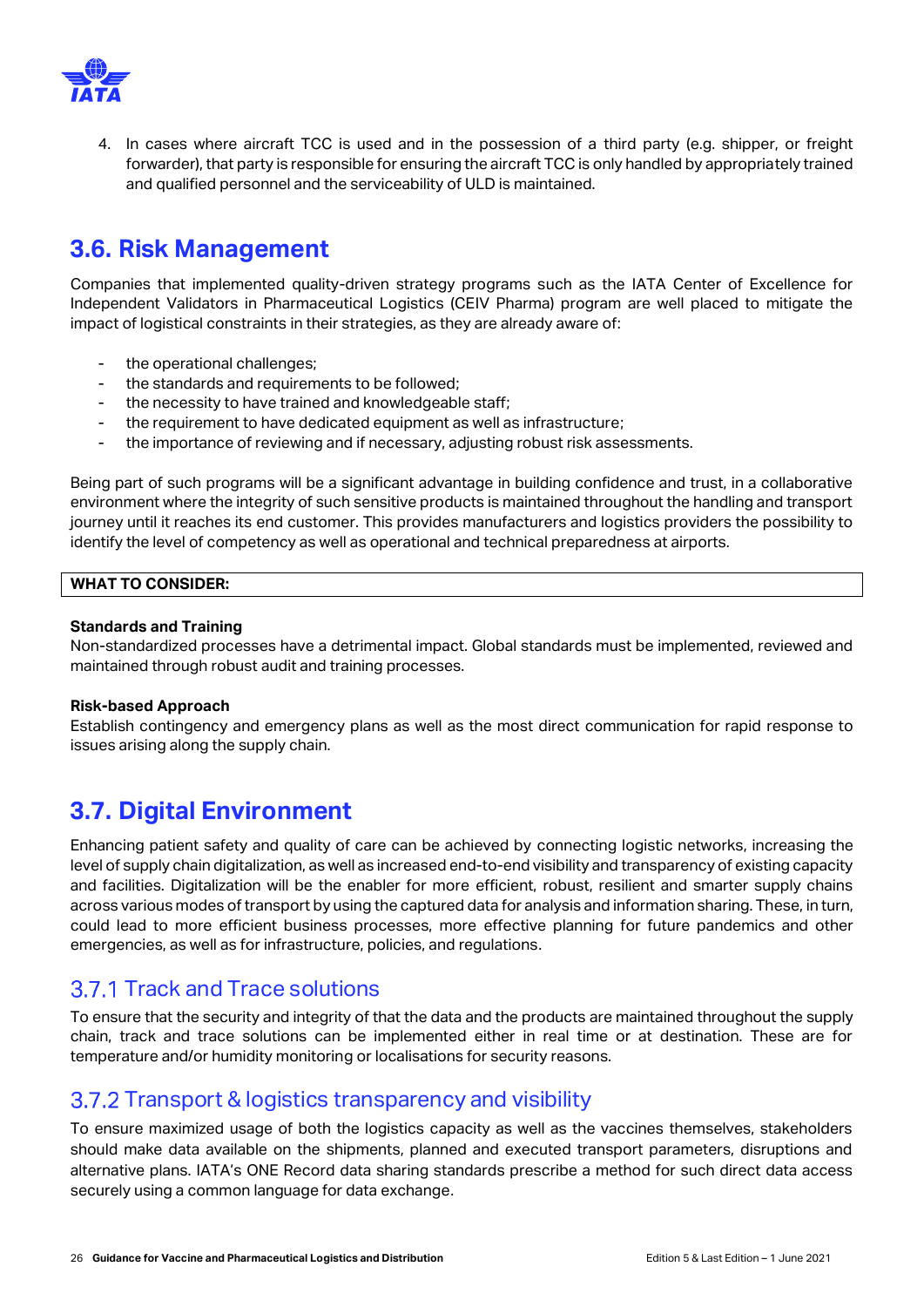

### <span id="page-26-0"></span>3.7.3 Global distribution planning and oversight

Governments and pharma suppliers should consider sharing data on the global distribution planning and oversight to ensure that logistics resources are maximised, ideally fairly, but at least with common knowledge.

#### **WHAT TO CONSIDER:**

#### **Temperature Monitoring**

Monitoring activities by means of validated temperature monitoring devices are necessary to ensure that the process is under control at each critical step in the supply chain, to minimize the time out of refrigeration (ToR) and to avoid temperature excursions. Product will be sensitive to moving out of the mandated temperature ranges so temperature monitors will be critical in validating the quality of the final product.

#### **End-to-end visibility and data sharing**

Collaborate in establishing effective technologies allowing parties to be accurately informed about the status and the movement of their air cargo. This can be achieved through proactive data sharing, facilitating transparent, reliable and direct access to such data to all relevant stakeholders.

## **3.8. Sustainability and CO<sup>2</sup> Emissions**

#### $\triangle$ **3.8.1 Sustainability considerations**

<span id="page-26-1"></span>While immunization efforts are well underway in some developed economies, low and middle-income countries are struggling to secure their access to vaccines and to find adequate logistics solutions. To facilitate the global transport and distribution of vaccines, medical supplies supporting the vaccines, life science and pharmaceutical products, it is important to consider establishing a sustainable infrastructure network. This is especially critical in low-income countries, where energy access can be challenging for temperature-controlled environments. GAVI estimates that only 10% of healthcare facilities in GAVI-eligible countries have adequate cold chain equipment, and many rely on polluting diesel generators for electricity<sup>7</sup>.

Where significant investment is necessary to expand the cold chain, sustainable, long-term solutions should be selected (e.g. off-grid<sup>8</sup>, solar-powered mobile cold-rooms<sup>9</sup> can be an efficient and lasting solution for remote areas.). Building effective and resilient cold chains in low-income countries will also reduce food and medicine waste, ease new health and vaccination campaigns, and enable economic growth. These actions will lead to a successful response to the pandemic and contribute to a greener recovery worldwide.

#### △ **WHAT TO CONSIDER:**

- Invest in / subsidize the deployment of renewable sources of energy in out-of-the-grid facilities;
- Analyse the energy requirements to keep vaccines at the recommended temperature;
- Select efficient, clean cooling technologies and approaches during the planning and procurement processes as much as possible;
- Examine how to minimize energy waste and emissions of refrigerant gases;
- Calculate the waste produced by vaccine transportation and analyze reduction, recycling, and safe disposal options.

**<sup>7</sup> https://www.seforall.org/news/sustainable-cold-chains-needed-for-equitable-covid-19-vaccine-distribution**

**<sup>8</sup> https://www.sun-connect-news.org/de/articles/technology/details/taking-cold-chains-off-grid-how-solar-powered-cold-rooms-could-dramaticallyreduce-food-waste-in-su/**

**<sup>9</sup> https://www.fastcompany.com/90574433/solar-fridges-and-powdered-vaccine-how-to-get-a-covid-19-vaccine-to-the-developing-world**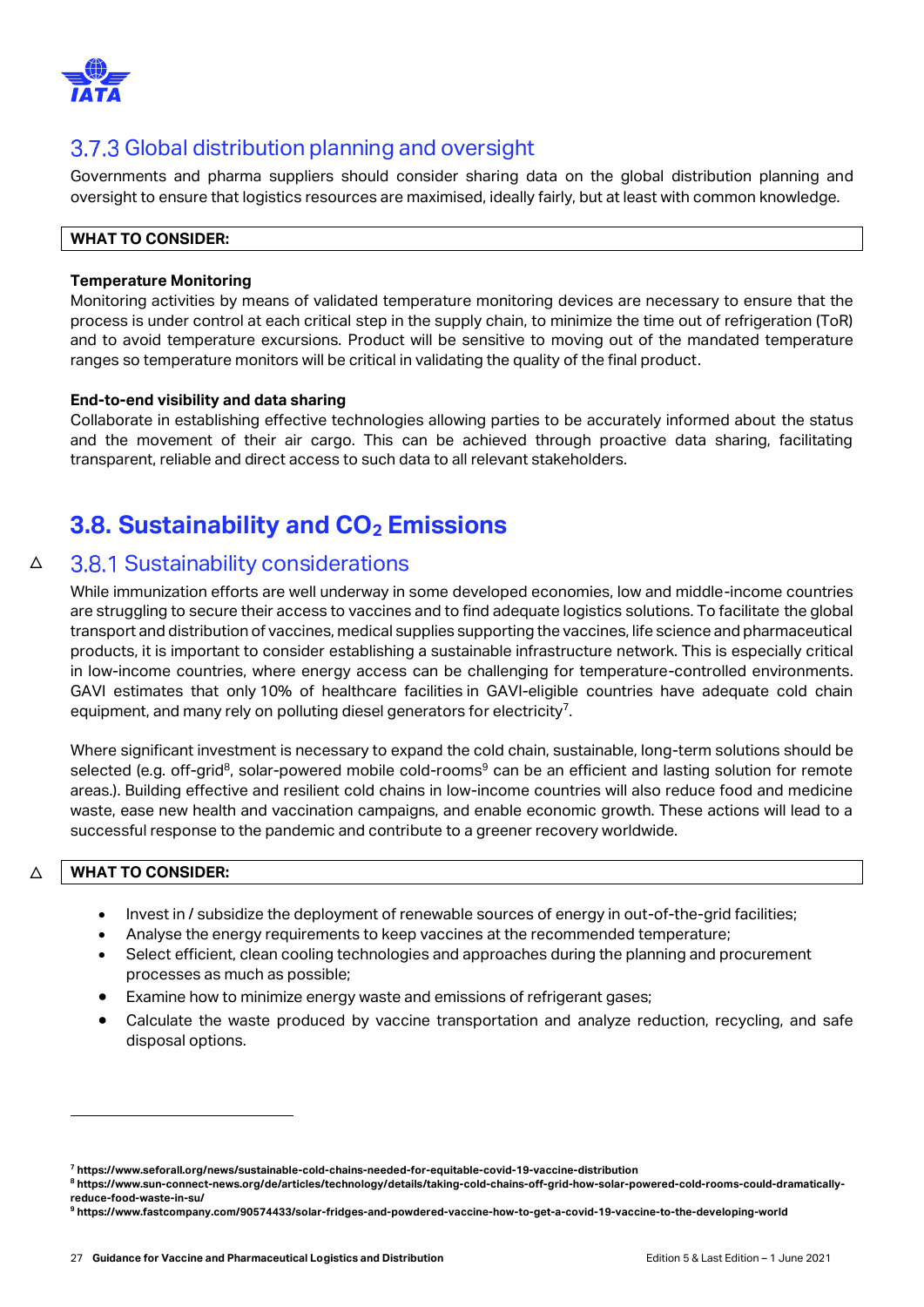

### <span id="page-27-0"></span> $3.8.2 \text{ CO}_2$  Emissions

The CO<sub>2</sub> emission generated as a result of flight operations itself is also worth considering. The global vaccine distribution is undoubtedly a large-scale operation which means even relatively small efficiency gains can result in absolute  $CO<sub>2</sub>$  savings that are substantial. Many measures to enhance operational efficiency, in particular fleet optimization, may already be implemented as part of an ongoing effort to save fuel and reduce  $CO<sub>2</sub>$ . Beyond this, it may be advantageous to explore carbon offsetting as a means to compensate in part or fully for the  $CO<sub>2</sub>$ produced.

#### **WHAT TO CONSIDER:**

- **•** Estimating the CO<sub>2</sub> footprint of vaccine distribution flights with best available data, e.g. attributable fuel consumption and/or payload data;
- Sourcing good quality carbon credits in projects that are meaningful to your organization's Corporate Social Responsibility (CSR) objectives.

### <span id="page-27-1"></span>**3.9. Multimodal**

Ground based distribution networks will have to be capable of guaranteeing temperature integrity at destination as well as on the last mile delivery.

#### **WHAT TO CONSIDER:**

- Collaborate and use existing road distribution channels;
- Ensure appropriateness and availabilities of Road Feeder Services (RFS);
- Guidance for ground transport of ULD (aircraft TCC) including loading/ unloading;
- Align transport of vaccines and the associated medical consumables (syringes, vials, needles, PPE, etc); via different modes to prioritize air cargo for short shelf life and temperature sensitive vaccines;
- Freight forwarder qualification and capability (training, facilities, equipment, etc.);
- Quality management program in place (Master Operating Plan, track & trace, real-time monitoring);
- Collaboration on ground, for first and last mile.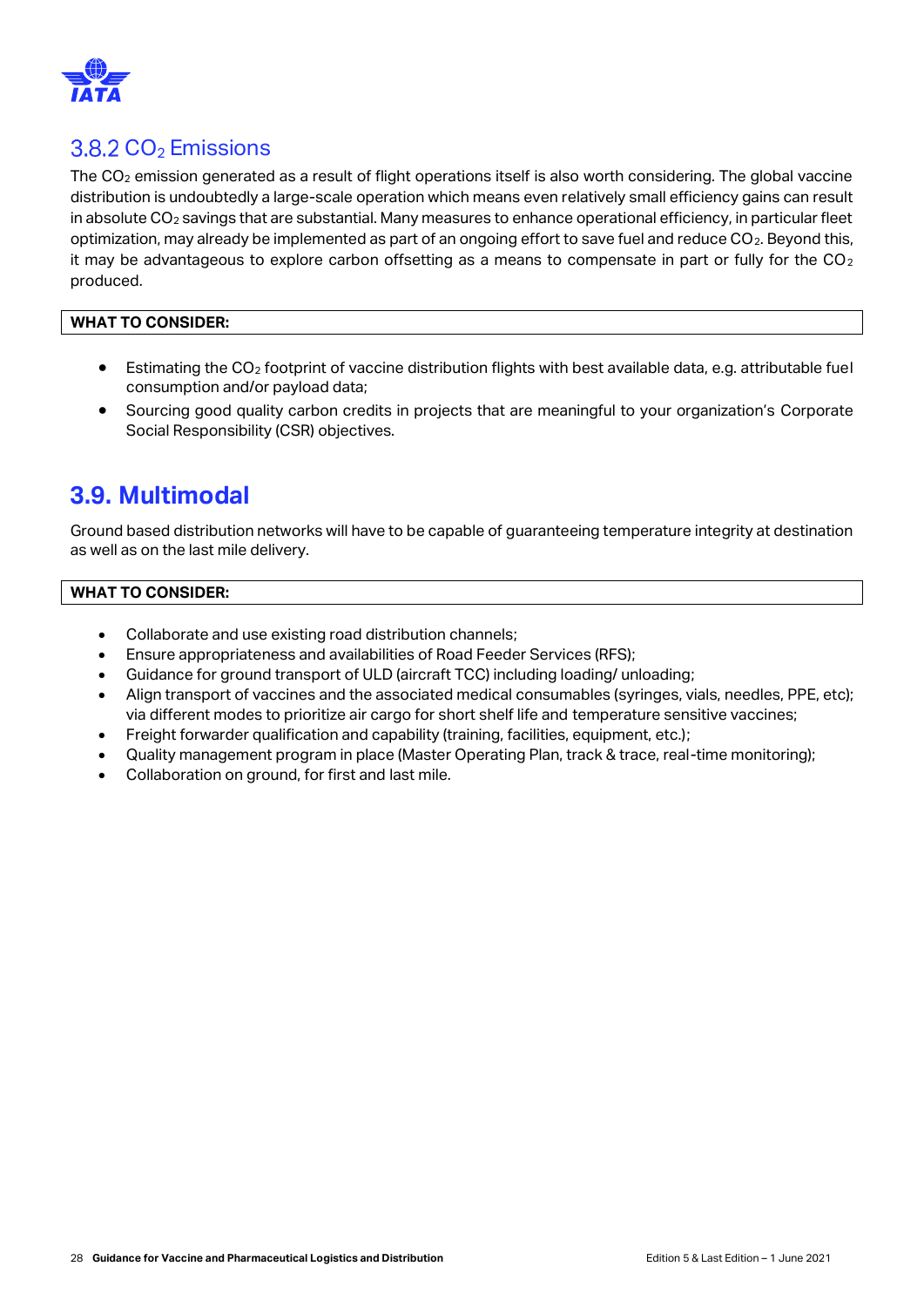

# <span id="page-28-0"></span>4. Summary of the Considerations

| <b>CHAPTER /</b><br><b>SECTION</b> | <b>CONSIDERATIONS</b>                                                                                           |  |  | N/A |
|------------------------------------|-----------------------------------------------------------------------------------------------------------------|--|--|-----|
| 3                                  | <b>Industry Preparedness</b>                                                                                    |  |  |     |
| 3.1                                | <b>Capacity &amp; Connectivity</b>                                                                              |  |  |     |
|                                    | Regulatory flexibility                                                                                          |  |  |     |
|                                    | Airlines to ensure prioritization of shipments                                                                  |  |  |     |
|                                    | Capacity expansion with COVID-19 testing roll-out                                                               |  |  |     |
|                                    | Facilitating freighter charter<br>$\blacksquare$                                                                |  |  |     |
|                                    | Interline operations and multilateral interline agreements                                                      |  |  |     |
|                                    |                                                                                                                 |  |  |     |
| 3.2                                | <b>Operational Environment</b>                                                                                  |  |  |     |
|                                    | Capabilities & Infrastructure                                                                                   |  |  |     |
|                                    | Estimate and evaluate the capacity of handling and storage facilities                                           |  |  |     |
|                                    | Assess the risks of temporary storage areas such as temperature-                                                |  |  |     |
|                                    | controlled rooms / freezers that are used to hold vaccines where dry                                            |  |  |     |
|                                    | ice is present as a refrigerant                                                                                 |  |  |     |
|                                    | Assess the risks of ramp operations when loading and unloading                                                  |  |  |     |
|                                    | vaccines where dry ice is present as a refrigerant.                                                             |  |  |     |
|                                    | Assessment of airline's capabilities                                                                            |  |  |     |
|                                    | Optimizing operational efficiencies                                                                             |  |  |     |
|                                    | Compliance with standards<br>$\blacksquare$                                                                     |  |  |     |
|                                    | Equipment                                                                                                       |  |  |     |
|                                    | Planning on available ULDs and their distribution to the origin and final<br>$\blacksquare$<br>return logistics |  |  |     |
|                                    | Assessment of the type of aircraft or non-aircraft containers                                                   |  |  |     |
|                                    | Compliance with the Dangerous Goods Regulations (DGR)                                                           |  |  |     |
|                                    | Return ULDs logistics                                                                                           |  |  |     |
| 3.3                                | <b>Border Management</b>                                                                                        |  |  |     |
|                                    | <b>Facilitation procedures</b>                                                                                  |  |  |     |
|                                    | Implement collaboration between border agencies and private sector<br>partners                                  |  |  |     |
|                                    | Implementation by border agencies of a series of trade facilitation                                             |  |  |     |
|                                    | measures                                                                                                        |  |  |     |
|                                    | <b>Smart Coordinated Borders</b>                                                                                |  |  |     |
|                                    | Coordination to fight illicit trade of counterfeit medical supplies                                             |  |  |     |
|                                    | Emergency border contacts list for humanitarian goods                                                           |  |  |     |
| 3.4                                | <b>Security Environment</b>                                                                                     |  |  |     |
|                                    | Appropriate security screening facilities                                                                       |  |  |     |
|                                    | Usage of Known Consignor and Regulated Agent programs                                                           |  |  |     |
|                                    | On/Off airport secure facilities                                                                                |  |  |     |
|                                    | Security measures in place of all distribution and final disbursement<br>facilities                             |  |  |     |
|                                    | Update Air Cargo Service and Systems                                                                            |  |  |     |
|                                    | Consult solutions on the capacity to sustain cyber-attacks                                                      |  |  |     |
|                                    | Review Business Continuity Plan to face such malicious events<br>$\overline{\phantom{a}}$                       |  |  |     |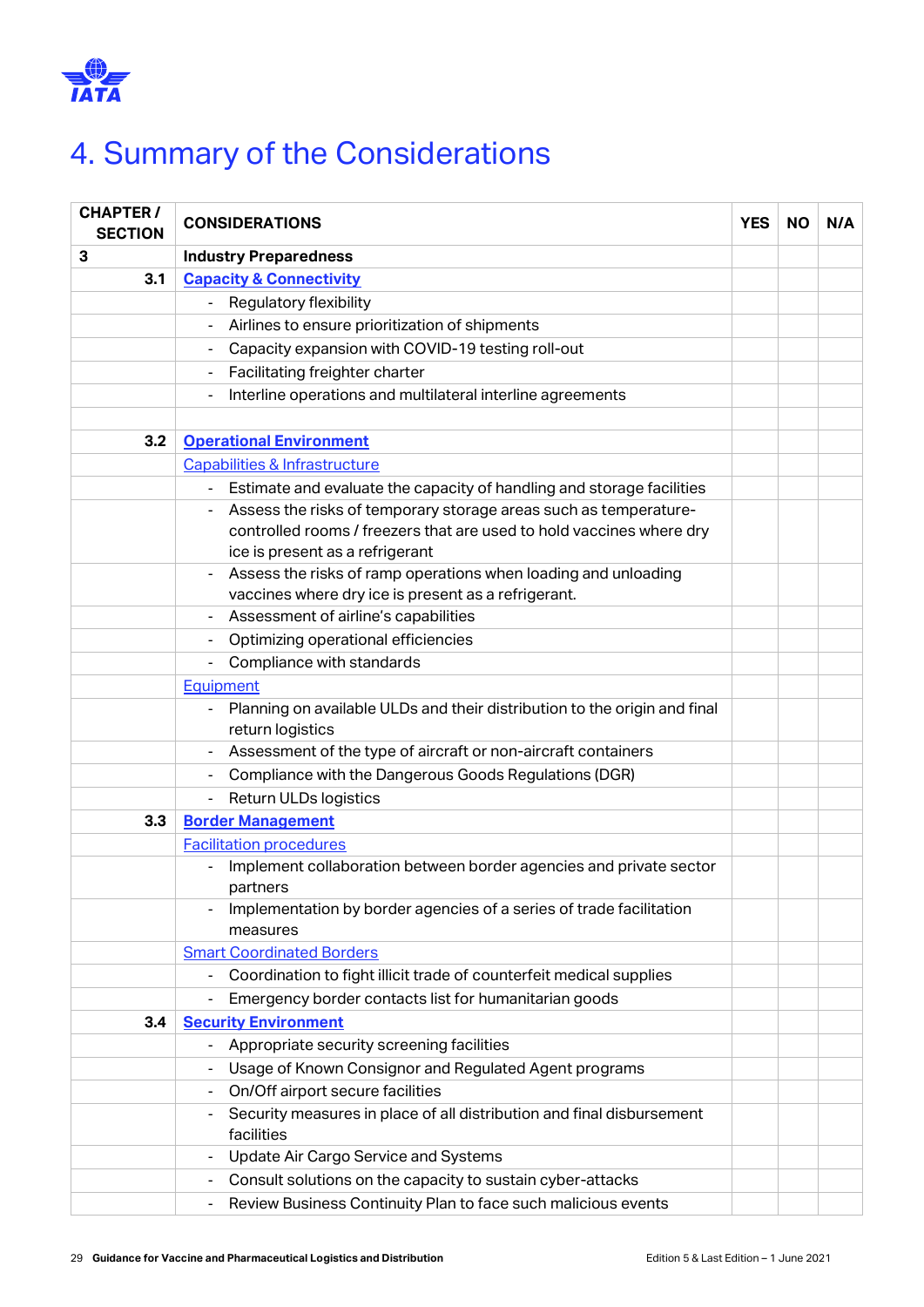

|     | Consult with regional regulator authorities on government and private                                |  |
|-----|------------------------------------------------------------------------------------------------------|--|
|     | intelligence sharing working groups for a better understanding and                                   |  |
|     | monitoring of the threat landscape                                                                   |  |
| 3.5 | <b>Safety Environment</b>                                                                            |  |
|     | Airlines must perform a safety risk assessment addressing the                                        |  |
|     | carriage of cargo in aircraft cargo compartments                                                     |  |
|     | Shipper must be dangerous goods qualified                                                            |  |
|     | The use of dry ice and lithium batteries must in compliance with the                                 |  |
|     | Dangerous Goods Regulations (DGR)                                                                    |  |
|     | Appropriately trained and qualified handling personnel in dangerous                                  |  |
|     | goods and in aircraft TCC handling                                                                   |  |
|     | Coordination with the airline that will transport the consignment with                               |  |
|     | dry ice must be ensured                                                                              |  |
|     | Procedures to ensure that employees are aware of the risks                                           |  |
|     | associated with dry ice when stored in a freezer / cool room                                         |  |
| 3.6 | <b>Risk Management</b>                                                                               |  |
|     | Standards and Training compliance                                                                    |  |
|     | Establish contingency and emergency plans in a risk-based approach                                   |  |
| 3.7 | <b>Digital Environment</b>                                                                           |  |
|     | Implement monitoring activities using validated temperature                                          |  |
|     | monitoring devices                                                                                   |  |
|     | Establish end-to-end visibility technologies                                                         |  |
|     | Implement data sharing                                                                               |  |
| 3.8 | <b>Sustainability</b>                                                                                |  |
|     | Investing / subsidizing the deployment of renewable sources of                                       |  |
|     | energy in out-of-the-grid facilities                                                                 |  |
|     | Analyse the energy requirements to keep vaccines deep-frozen                                         |  |
|     | Select efficient, clean cooling technologies and approaches                                          |  |
|     | Minimize energy waste and emissions of refrigerant gases                                             |  |
|     | Calculate and analyse the waste produced by vaccine transportation                                   |  |
|     | Estimating the CO <sub>2</sub> footprint of vaccine distribution flights<br>$\overline{\phantom{m}}$ |  |
|     | Sourcing good quality carbon credits in organization's projects                                      |  |
| 3.9 | <b>Multimodal</b>                                                                                    |  |
|     | Collaboration on the use of existing road distribution channels                                      |  |
|     | Ensure appropriateness and availabilities of Road Feeder Services                                    |  |
|     | (RFS)                                                                                                |  |
|     | Align transport prioritization in the different mode of transport on                                 |  |
|     | shipments' prioritization                                                                            |  |
|     | Ensure freight forwarder qualifications and capability                                               |  |
|     | Collaboration on ground transportation                                                               |  |
|     | Establish quality management programs                                                                |  |
|     |                                                                                                      |  |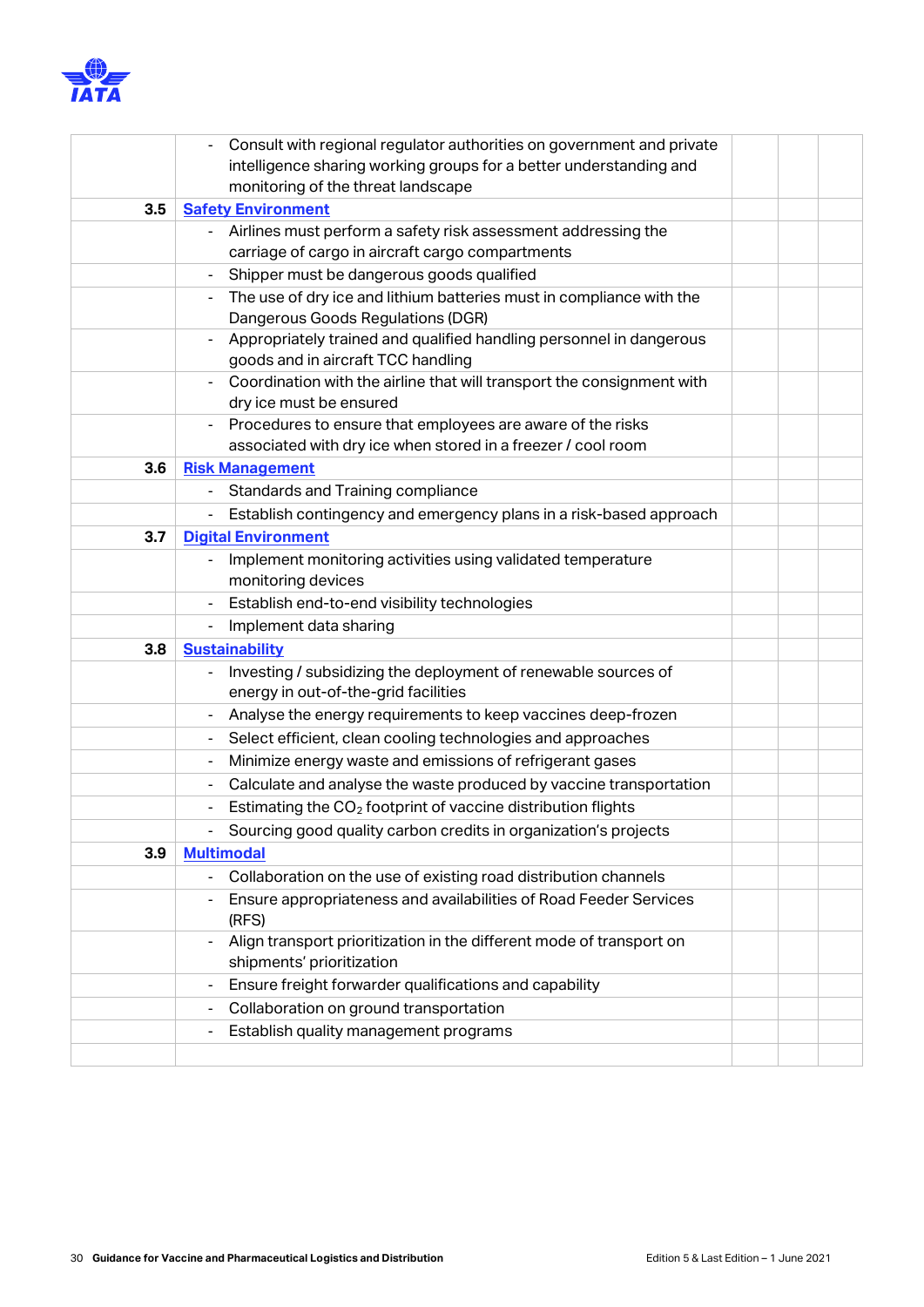

# <span id="page-30-0"></span>5. Lessons Learned

#### **Pfizer-BioNTech and Moderna COVID-19 Vaccines**

- Transporting the vaccines in the frozen state by air does not pose risks to the product provided that the required transportation temperatures are complied with.
- Once the vaccines are in a refrigerated state and intended for distribution, caution must be exercised to handle it with care to avoid shocks, drops and vibrations that could cause degradation of the product.

#### **Capacity**

- Capacity remains constrained from the loss of available belly cargo space as passenger aircraft remain parked. Airline members are extending freighters, utilization of fleet and increased network.
- The use of "preighters" (combination of passenger aircraft and freighter) remains limited due to the regulatory requirements (e.g. lack of fire protection in the passenger cabin and passenger aircraft not designed to carry cargo in the cabin) bit. However, these are alternatives for smaller airports/destinations.
- Lessons learned from the distribution of PPE in early 2020 has helped prepare for the distribution effort.
- Humanitarian organizations are calling on airlines to dedicate enough space to transport vaccines across the globe.
- The industry has not yet reached the large scale of volumes and global distribution that was expected. The air freight supply chain has been managing positively the first roll out of vaccines.
- Today there are still a limited number of vaccines approved for full use and manufacturers are experiencing some delays in the production and/or availability of raw materials. Manufacturers are starting to scale-up their capacity as countries around the globe and international organizations have been ordering and pre-purchasing different types of vaccines, which will be transported subsequent to their approval for use.

#### **Regulatory – Dangerous Goods**

The use of dry ice as a refrigerant for vaccines has raised some operational challenges:

• Acceptance process where packages contain dry ice:

There is a requirement for an acceptance check for packages containing dangerous goods. The acceptance check requires that the airline, or their ground handling agent, verify the marks and labels on packages. Where there are significant numbers of packages of vaccines that contain dry ice, the time to accept the packages increases significantly. This needs to be factored in for the time required from delivery to the airport to flight departure.

• Coordination on dry ice quantity limits

Each airline is required to establish the maximum quantity of dry ice that can be loaded into the aircraft cargo compartments. There must be coordination across the supply chain to ensure that what is being offered for transport is within the limits for the airline(s); particularly important where the shipments are carried on multiple airlines from origin to destination.

The use of data loggers / cargo tracking devices

- Time required to approve data loggers
	- If the use of a new type or model of data logger / cargo tracker is planned, there can be a significant delay while the airline's internal approval process proceeds. This requires multiple internal stakeholder signoff (Engineering, Safety, Flight Operations). Some airlines must also get the approval from their CAA before the data logger can be accepted in cargo.
- □ As a result of the use of passenger aircraft to carry just cargo, i.e. no passengers, Airbus and Boeing developed increased dry ice limit tables for passenger aircraft types where very limited numbers of persons are carried. Airbus and Boeing also published revised dry ice table to take into account very low sublimation rates of less than 1% per hour. This was to address the very sophisticated packaging for one of the vaccines which is able to achieve a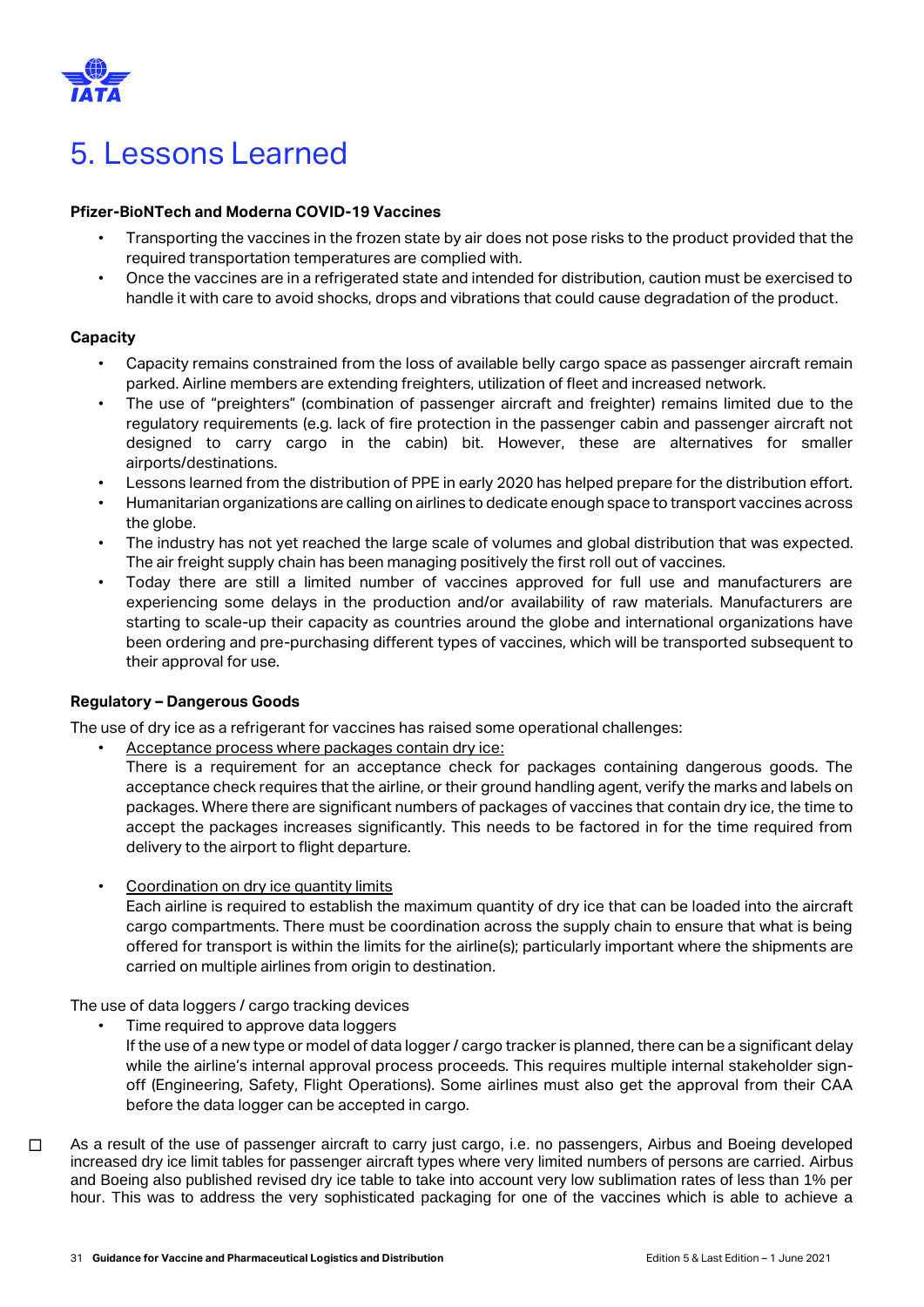

sublimation rate of approximately 0.3% per hour. For aircraft types manufactured by other than Airbus and Boeing, airlines should seek revised dry ice data from the aircraft manufacturers.

#### **Infrastructure**

- Ensuring temperature-controlled storage facilities are in place from manufacturer to their final destination for distribution and administration remains a challenge especially in remote areas.
- There have been few instances of temperature excursions identified in the transport chain, but these remain so far exception as much attention is given to such high value products.

#### **Public- Private Partnership**

IATA's call for collaboration has resulted in positive developments between the private and public sector.

- The work with the regulators and ICAO allowed the existing requirements to be revised (e.g., relaxation on data loggers and/or cargo tracking devices requirements), that definitely facilitated the movement of cargo and provides more flexibility for manufacturers and airlines.
- The work with the World Customs Organization has resulted in airline members not encountering specific obstacles so far to current border processes for these critical shipments. Some Customs administrations have taken specific steps to facilitate the movement of such shipments, such as:
	- identification and assessment prior to goods arrival
	- end-to-end automated clearance
	- prioritization of the clearance of shipments containing vaccines and related supplies and equipment
	- immediate release based on the facilitation measures applied
	- separation of the release from the payment of duties, taxes, fees and charges
	- creation of task forces headed by Customs and comprising representatives from Partner Government Agencies, airlines, ground handlers, warehouse operators, etc. for inclusive decision making and to ensure a coordinated approach.
- Collaboration between regulators and ICAO allowed development of the guidance "Distribution of COVID-19 Vaccines and Air Cargo Security", which was released as ICAO State Letter AS 8/7 - 21/6 and published on ICAO's public website, [here,](https://www.icao.int/Security/aircargo/Pages/The-Distribution-of-COVID-19-Vaccines-and-Air-Cargo-Security.aspx) as well as in Section 6 of these document.

#### **Communication**

- Airport stakeholder communities have been established in response to the pandemic with the aim of addressing the logistics challenges through alignment and appropriate preparation.
- A number of industry task forces have been set up to ensure visibility across the supply chain and bring business partners together to develop capacity analysis and concrete action plans.

#### **Collaboration**

- To assist further the global distribution of vaccines and provide transparency on the available cargo capacity and connectivity, IATA organized together with UNICEF and the Pan American Health Organization (PAHO) a virtual meeting with major global airlines on the expected capacity requirements and discussed ways to transport close to 2 billion doses of COVID-19 vaccines in 2021.
- Bringing the industry together with international agencies, also allowed UNICEF to launch the Humanitarian Airfreight Initiative, where over 15 leading airlines have signed agreements with UNICEF to support the prioritization of delivery of COVID-19 vaccines.

#### **Sustainability**

- An upcoming challenge identified is the bio medical waste (e.g., needle, PPE, syringes etc.) that will need to be destroyed after use and some countries will require assistance as they don't have the means or infrastructure to carry out this task.
- There are concerns about the possible rise of hydrofluorocarbons (HFC) emissions when the gas is used to freeze the vaccine to allow its storage and transportation over certain period of time. Caution must be given to ensure refrigeration equipment are in good condition and hermetically sealed to limit its effect.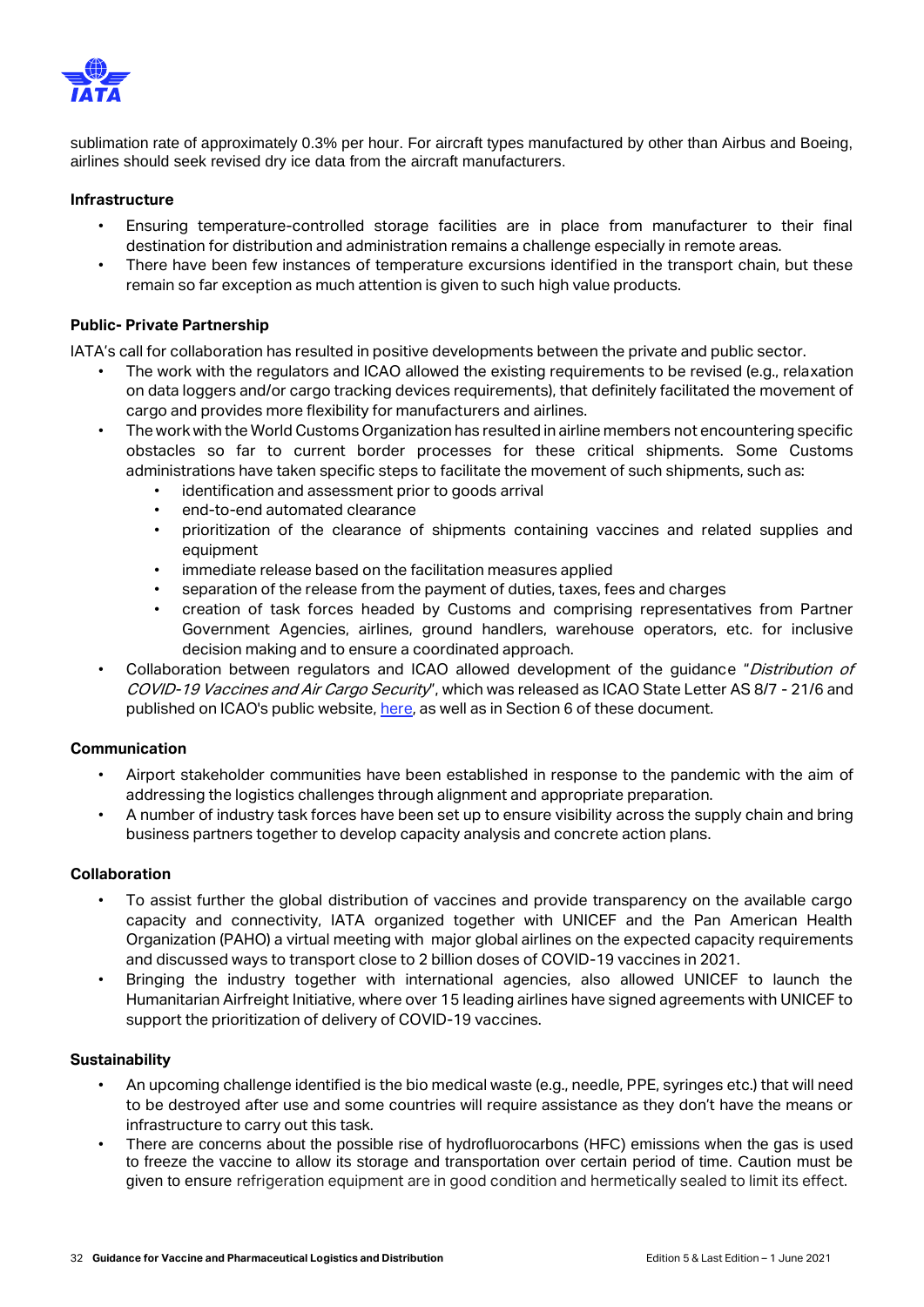

#### **Focus on quality**

• Companies that implemented quality-driven strategy programs such as the IATA CEIV Pharma program were well placed to mitigate the impact of logistical constraints in their strategies by defining and adopting a risk-based approach.

#### **Security**

- Working effectively with health and customs authorities is essential to ensure timely regulatory approvals, increased security measures, appropriate handling and customs clearance.
- A number of options have been implemented such as the possible trucking access directly to the aircraft on the airport apron.
- Information flow controls to protect against cyber interference/attacks.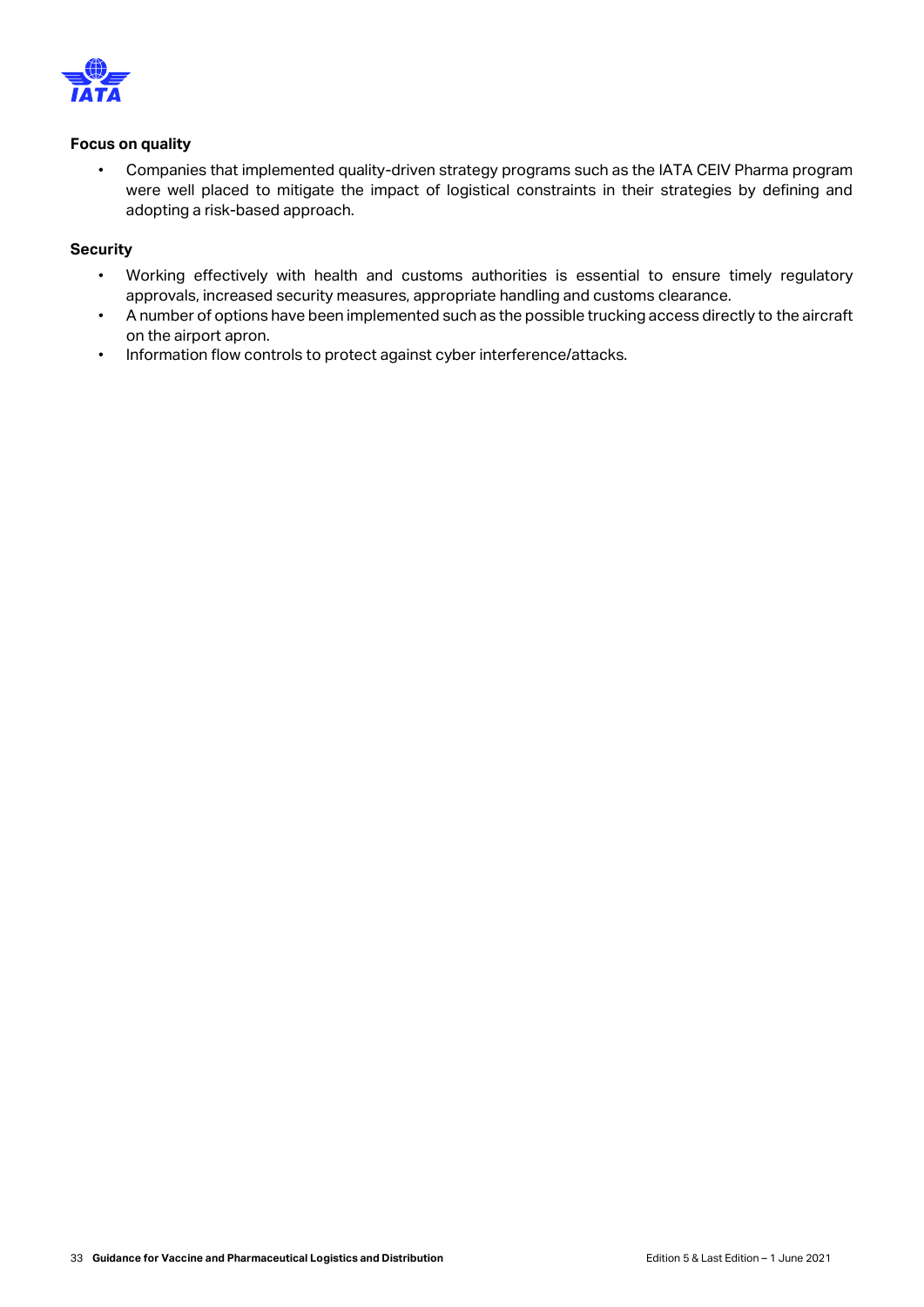

## <span id="page-33-0"></span>6. References

The following list is not exhaustive and is aimed at providing the appropriate references.

| <b>Organizations / Topic</b>  | <b>Description</b>                                                                                                                                                            |
|-------------------------------|-------------------------------------------------------------------------------------------------------------------------------------------------------------------------------|
| IATA Regulations, Manuals     | Dangerous Goods Regulations (DGR)                                                                                                                                             |
| and Standards                 | <b>Temperature Control Regulations (TCR)</b>                                                                                                                                  |
|                               | <b>Cargo Operations Manuals</b><br>(Cargo Handling Manual (ICHM), ULD Regulations (ULDR),<br>Ground Operations Manual (IGOM) and Airport Handling Manual (AHM))               |
|                               | <b>Security Management System Manual, Edition 4</b>                                                                                                                           |
|                               | Digital Cargo (ONE Record)                                                                                                                                                    |
|                               | <b>Interactive Cargo</b>                                                                                                                                                      |
| <b>IATA Guidance Material</b> | <b>Transport of Cargo in Passenger Cabin</b>                                                                                                                                  |
|                               | <b>Battery Powered Cargo Tracking Devices / Data Loggers</b>                                                                                                                  |
| <b>IATA Services</b>          | <b>IATA Training</b>                                                                                                                                                          |
|                               | <b>CEIV Pharma</b>                                                                                                                                                            |
|                               | <b>ONE Source Platform</b>                                                                                                                                                    |
| <b>ICAO</b>                   | <b>CART Take-Off Guidance - Cargo Module</b>                                                                                                                                  |
|                               | <b>Council Aviation Recovery Task Force (CART) Phase III High-Level Cover</b><br><b>Document</b>                                                                              |
|                               | The Distribution of COVID-19 Vaccines and Air Cargo Security                                                                                                                  |
|                               | Safe Transport Of COVID-19 Vaccines on Commercial Aircraft                                                                                                                    |
|                               | Implementing a Public Health Corridor to Protect Flight Crew During the<br>COVID-19 Pandemic (Cargo, Maintenance, Ferry, and Delivery Flight<br><b>Operations Operations)</b> |
|                               | Facilitating passenger flights, including repatriation flights, using public<br>health corridors during the COVID-19 pandemic                                                 |
|                               | Technical Instructions for the Safe Transport of Dangerous Goods by Air                                                                                                       |
| <b>EASA</b>                   | Guidelines for the Use of Cargo Tracking Devices in relation to the COVID-<br>19 pandemic                                                                                     |
| <b>WHO</b>                    | Distribution of essential medicines and health products                                                                                                                       |
|                               | Immunization supply chain and logistics                                                                                                                                       |
|                               | <b>Effective Vaccine Management (EVM) Initiative</b>                                                                                                                          |
|                               | Guidelines on the international packing and shipping of vaccines                                                                                                              |
|                               | <b>Estimating the capacity of storage facilities</b>                                                                                                                          |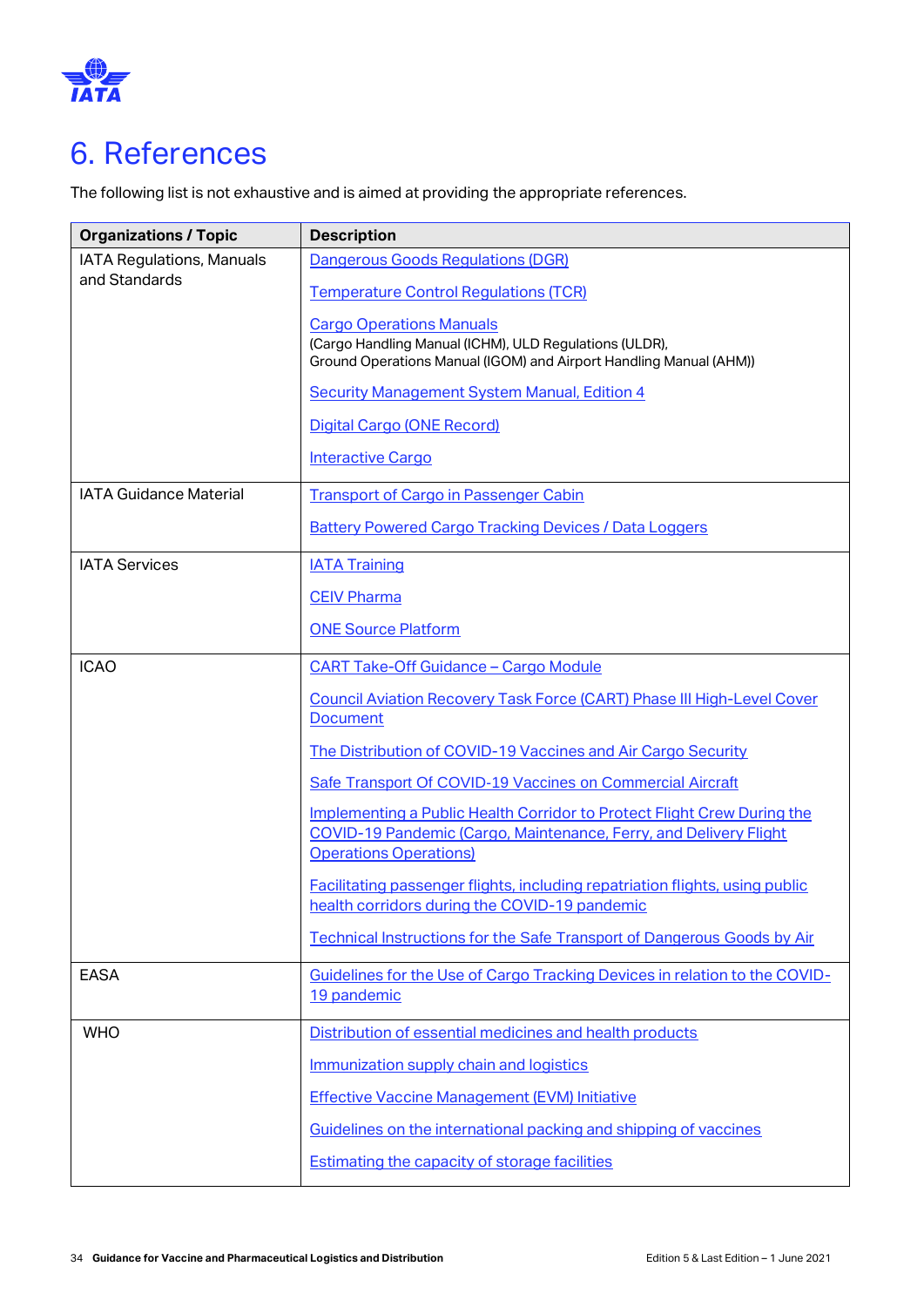

|                           | Guidelines On The International Packaging And Shipping Of Vaccines, 6th<br>Edition                                                                 |
|---------------------------|----------------------------------------------------------------------------------------------------------------------------------------------------|
| <b>UNICEF</b>             | The COVID-19 Vaccine Market Dashboard                                                                                                              |
| <b>WCO</b>                | WCO – WHO cooperation - HS classification reference for COVID-19<br>medical supplies 3.01 Edition                                                  |
|                           | COVID-19 - WCO-WHO Cooperation - List of priority medicines for<br>customs during COVID-19 pandemic                                                |
|                           | WCO - WHO cooperation - HS classification reference for vaccines and<br>related supplies and equipment                                             |
|                           | International Convention on the Simplification and Harmonization of<br><b>Customs Procedures, as amended (Revised Kyoto Convention)</b>            |
|                           | Guidelines to Specific Annex J Chapter 5 (relief consignments) of the<br><b>Revised Kyoto Convention</b>                                           |
|                           | What Customs can do to mitigate the effects of the COVID-19 pandemic                                                                               |
|                           | WCO Resolution on the Role of Customs in Facilitating the Cross-Border<br>Movement of Situationally Critical Medicines and Vaccines                |
|                           | Secretariat Note on the role of Customs in facilitating and securing the<br>cross-border movement of situationally critical medicines and vaccines |
| <b>WTO</b>                | <b>COVID-19 Trade Facilitation Resource Repository</b>                                                                                             |
|                           | Trade in Medical Goods in the Context of Tackling COVID-19                                                                                         |
|                           | The Treatment of Medical Products in Regional Trade Agreements                                                                                     |
|                           | How WTO Members Have Used Trade Measures to Expedite Access To<br><b>COVID-19 Critical Medical Goods and Services</b>                              |
| <b>FIATA</b>              | FIATA considerations on the effective delivery of the COVID-19 vaccines                                                                            |
| Pharma.aero               | Shining light on COVID-19 vaccines transport requirements and global<br>airfreight readiness - First white paper                                   |
|                           | Readying Air Cargo Communities for COVID-19 Vaccine Air - Second white<br>paper                                                                    |
| <b>Industry Awareness</b> | <b>Transport of Vaccines by Air</b>                                                                                                                |
| Information               | Distributing the COVID Vaccine: The Greatest Logistics Challenge Ever                                                                              |
|                           | <b>Revisiting Pandemic Resilience</b>                                                                                                              |
| Sustainability sources of | Why optimized cold-chains could save a billion COVID vaccines                                                                                      |
| information               | What would it take to deploy COVID-19 vaccines through sustainable cold<br>chains?                                                                 |
|                           | Sustainable cold chains needed for equitable COVID-19 vaccine<br>distribution                                                                      |
|                           | A Possible Covid Vaccine Means It's Time to Fix Cold Chains                                                                                        |

□